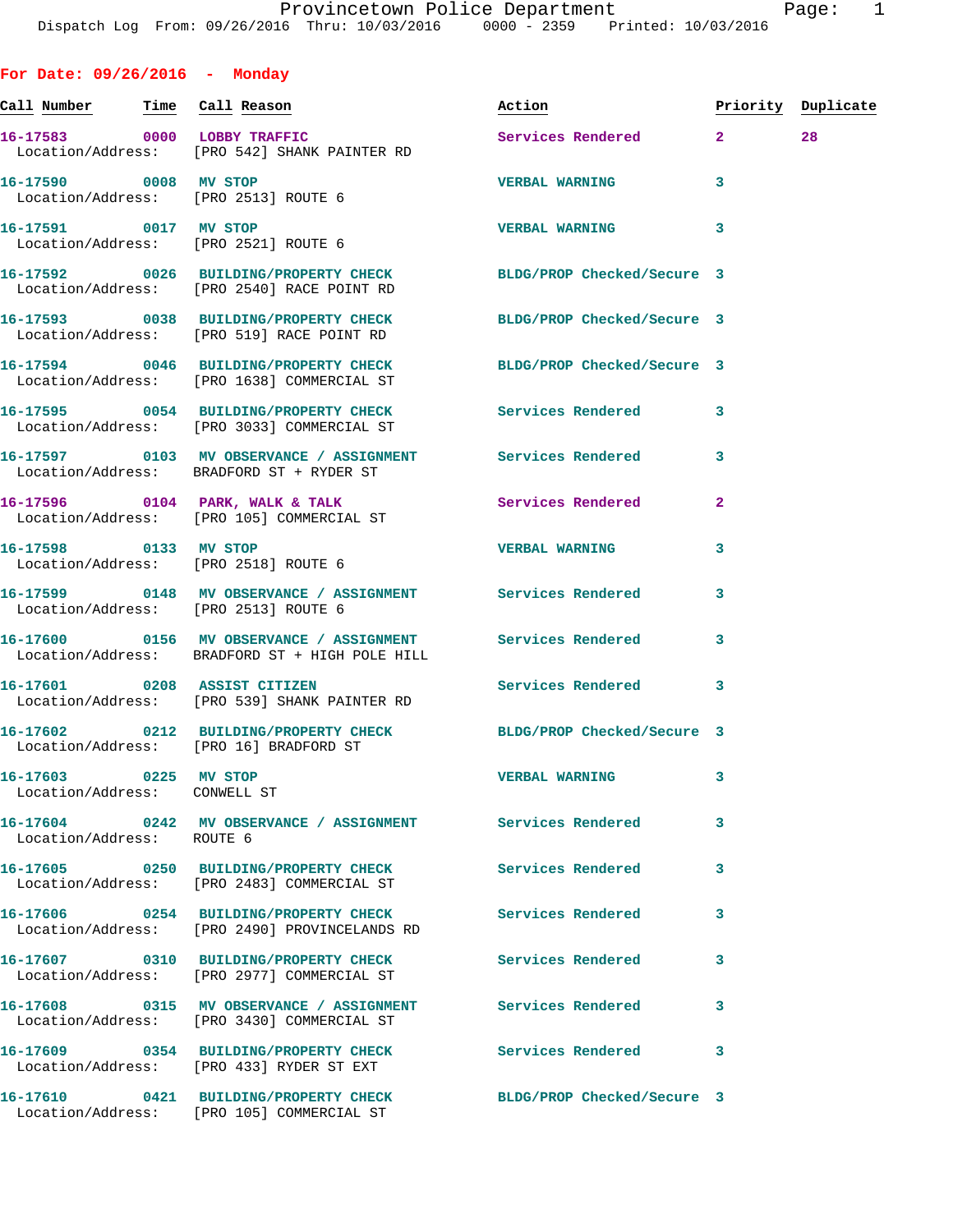|                                                                      | Provincetown Police Department<br>Dispatch Log From: 09/26/2016 Thru: 10/03/2016 0000 - 2359 Printed: 10/03/2016   |                           |                |
|----------------------------------------------------------------------|--------------------------------------------------------------------------------------------------------------------|---------------------------|----------------|
|                                                                      | 16-17611 0451 BUILDING/PROPERTY CHECK BLDG/PROP Checked/Secure 3<br>Location/Address: [PRO 2543] MACMILLAN WHARF   |                           |                |
| Location/Address: [PRO 3440] ROUTE 6                                 | 16-17612 0524 MV OBSERVANCE / ASSIGNMENT Services Rendered                                                         |                           | 3              |
|                                                                      | 16-17613 0536 MV OBSERVANCE / ASSIGNMENT Services Rendered<br>Location/Address: JEROME SMITH RD + SHANK PAINTER RD |                           | 3              |
|                                                                      | 16-17614 0612 BUILDING/PROPERTY CHECK BLDG/PROP Checked/Secure 3<br>Location/Address: [PRO 16] BRADFORD ST         |                           |                |
|                                                                      | 16-17615 0623 BUILDING/PROPERTY CHECK BLDG/PROP Checked/Secure 3<br>Location/Address: [PRO 2898] JEROME SMITH RD   |                           |                |
| 16-17616 0810 SCHOOL                                                 | Location/Address: [PRO 569] WINSLOW ST                                                                             | Services Rendered         | 3              |
| 16-17617 0821 COURT                                                  | Location/Address: [ORL] ROCK HARBOR RD                                                                             | <b>No Action Required</b> | 3              |
|                                                                      | 16-17621 1007 MEDICAL EMERGENCY<br>Location/Address: [PRO 442] HARRY KEMP WAY                                      | Transported to Hospital   | 1              |
|                                                                      | 16-17625 1047 BUILDING/PROPERTY CHECK<br>Location/Address: [PRO 3430] COMMERCIAL ST                                | Services Rendered         | 3              |
|                                                                      | 16-17624 1052 SERVICE CALL<br>Location/Address: [PRO 356] COMMERCIAL ST                                            | Services Rendered         | 3              |
|                                                                      | 16-17626 1103 MV DISABLED<br>Location/Address: ROUTE 6 + CONWELL ST                                                | Services Rendered         | $\overline{a}$ |
|                                                                      | 16-17627 1142 FLIGHT COVERAGE<br>Location/Address: [PRO 516] RACE POINT RD                                         | Services Rendered         | $\mathbf{2}$   |
| Refer To Summons: 16-24-AR                                           | 16-17628 1143 SERVE SUMMONS<br>Location/Address: [PRO 1892] SHANK PAINTER RD                                       | Services Rendered         | 3              |
|                                                                      | 16-17630 1214 MV STOP<br>Location/Address: [PRO 2605] COMMERCIAL ST                                                | <b>VERBAL WARNING</b>     | 3              |
|                                                                      | 16-17631 1232 LOST NIKKON CAMERA<br>Location/Address: [PRO 542] SHANK PAINTER RD                                   | Services Rendered         | 3              |
|                                                                      | 16-17632 1329 MV OBSERVANCE / ASSIGNMENT Services Rendered<br>Location/Address: HOWLAND ST + BRADFORD ST           |                           | 3              |
| 16-17633 1344 MV STOP<br>Location/Address: HOWLAND ST                |                                                                                                                    | <b>VERBAL WARNING</b>     | 3              |
| 16-17634 1349 MV STOP                                                | Location/Address: BRADFORD ST + COOK ST                                                                            | Citation/Warning Issued   | 3              |
| 16-17635 1451 FOLLOW UP                                              | Location/Address: [PRO 539] SHANK PAINTER RD                                                                       | Could Not Locate          | $\mathbf{2}$   |
| 16-17639 1511 FOLLOW UP                                              | Location/Address: [PRO 542] SHANK PAINTER RD                                                                       | <b>Services Rendered</b>  | $\mathbf{2}$   |
| Location/Address: [PRO 2561] CENTER ST<br>Refer To Arrest: 16-290-AR | 16-17636 1516 B & E BURGLARY/PAST OCCURED Arrest(s) Made                                                           |                           | $\mathbf{2}$   |
|                                                                      | 16-17637 1552 EVALUATION<br>Location/Address: [PRO 542] SHANK PAINTER RD                                           | <b>PATIENT REFUSAL</b>    | 1              |
|                                                                      | 16-17638 1555 PARKING COMPLAINT / GENERAL Services Rendered<br>Location/Address: [PRO 447] JEROME SMITH RD         |                           | 3              |

Page:  $2$ <br> $(16)$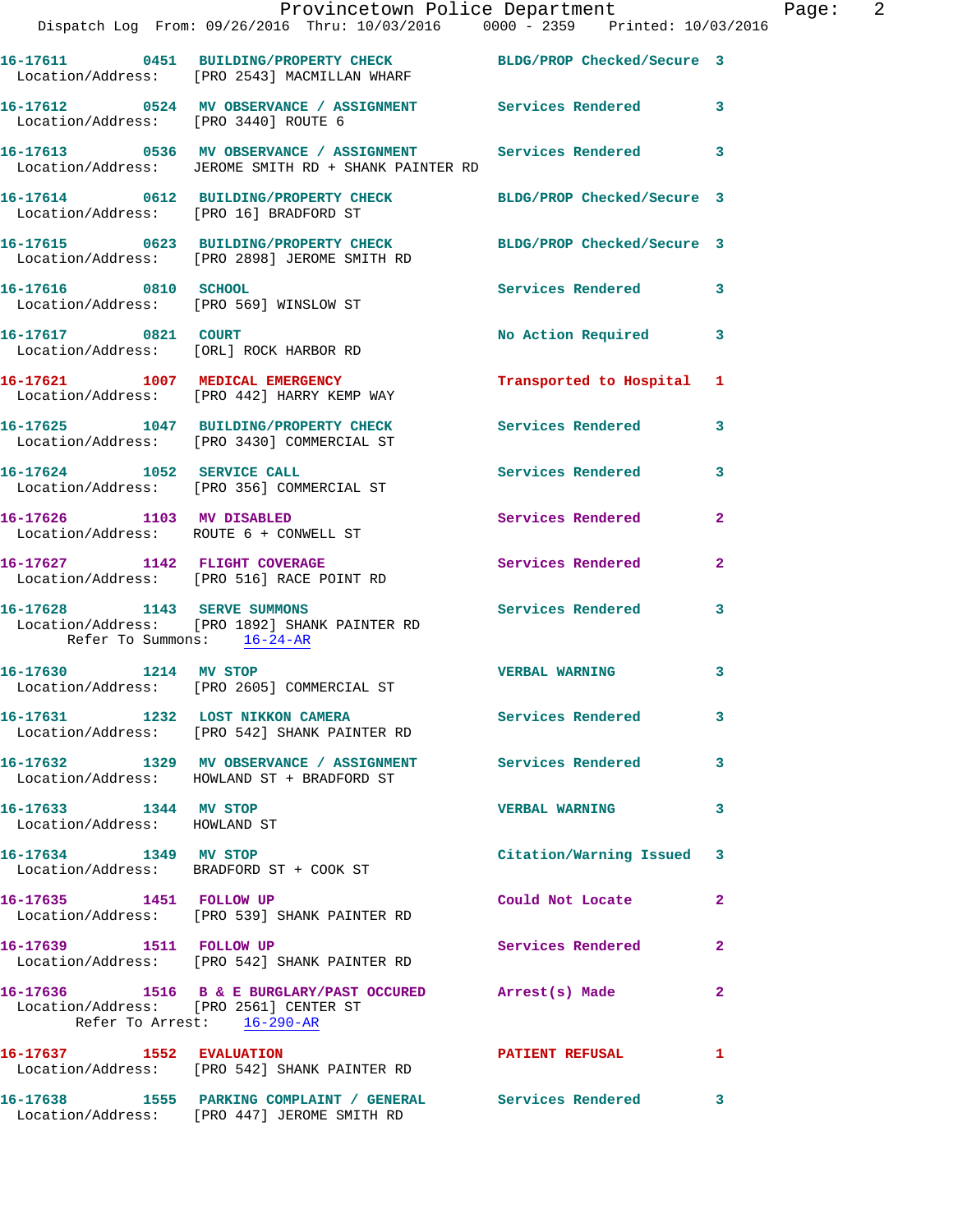|                                      | 16-17640 1722 ALARM / BURGLAR<br>Location/Address: [PRO 1996] BAYBERRY AVE                              | False Alarm                | $\mathbf{1}$            |
|--------------------------------------|---------------------------------------------------------------------------------------------------------|----------------------------|-------------------------|
|                                      | 16-17641 1741 PHONE SCAM<br>Location/Address: [PRO 542] SHANK PAINTER RD                                | <b>Services Rendered</b>   | $\overline{2}$          |
|                                      | 16-17642 1805 DRUG BOX EMPTIED                                                                          | Services Rendered          | 3                       |
|                                      | 16-17643 1812 911 GENERAL/TTY TEST<br>Location/Address: [PRO 542] SHANK PAINTER RD                      | Services Rendered          | 1                       |
| 16-17644 1927 STOLEN PHONE           | Location/Address: [PRO 1548] COMMERCIAL ST                                                              | Services Rendered          | $\overline{a}$          |
|                                      | 16-17645 1949 LOST 2 BOXES IN PLASTIC BAG Services Rendered<br>Location: [PRO 3431] LOPES SQUARE        |                            | 3                       |
|                                      | 16-17646 2018 LOST SAMSUNG GALAXY PHONE Services Rendered<br>Location: [PRO 3431] LOPES SQUARE          |                            | 3                       |
|                                      | 16-17647 2036 PARK, WALK & TALK<br>Location/Address: [PRO 105] COMMERCIAL ST                            | Services Rendered          | $\overline{2}$          |
|                                      | 16-17648 2139 BUILDING/PROPERTY CHECK<br>Location/Address: [PRO 3430] COMMERCIAL ST                     | BLDG/PROP Checked/Secure 3 |                         |
|                                      | 16-17649 2333 BUILDING/PROPERTY CHECK<br>Location/Address: [PRO 1778] SHANK PAINTER RD                  | BLDG/PROP Checked/Secure 3 |                         |
|                                      | 16-17650 2335 BUILDING/PROPERTY CHECK<br>Location/Address: [PRO 545] SHANK PAINTER RD                   | BLDG/PROP Checked/Secure 3 |                         |
|                                      | 16-17651 2337 MV OBSERVANCE / ASSIGNMENT<br>Location/Address: HOWLAND ST + BRADFORD ST                  | <b>Services Rendered</b>   | $\overline{\mathbf{3}}$ |
|                                      | 16-17654 2358 BUILDING/PROPERTY CHECK<br>Location/Address: [PRO 530] SHANK PAINTER RD                   | BLDG/PROP Checked/Secure 3 |                         |
|                                      | 16-17653 2359 BUILDING/PROPERTY CHECK<br>Location/Address: [PRO 2206] COMMERCIAL ST                     | Services Rendered 3        |                         |
| For Date: $09/27/2016$ - Tuesday     |                                                                                                         |                            |                         |
| 16-17652 0000 LOBBY TRAFFIC          | Location/Address: [PRO 542] SHANK PAINTER RD                                                            | <b>Services Rendered</b> 2 |                         |
|                                      | 16-17655 0014 BUILDING/PROPERTY CHECK<br>Location/Address: [PRO 444] HIGH POLE HILL                     | BLDG/PROP Checked/Secure 3 |                         |
|                                      | 16-17656 0024 BUILDING/PROPERTY CHECK<br>Location/Address: [PRO 447] JEROME SMITH RD                    | BLDG/PROP Checked/Secure 3 |                         |
|                                      | 16-17657 0039 MV OBSERVANCE / ASSIGNMENT Services Rendered<br>Location/Address: [PRO 2494] BRADFORD ST  |                            | 3                       |
| Location/Address: ROUTE 6 + SNAIL RD | 16-17658 0043 MV OBSERVANCE / ASSIGNMENT Services Rendered                                              |                            | 3                       |
|                                      | 16-17659 0115 BUILDING/PROPERTY CHECK<br>Location/Address: [PRO 3033] COMMERCIAL ST                     | BLD/PROP CHECKED UNSECUR 3 |                         |
|                                      | 16-17660 0137 BUILDING/PROPERTY CHECK<br>Location/Address: [PRO 1989] COMMERCIAL ST                     | BLDG/PROP Checked/Secure 3 |                         |
|                                      | 16-17661 0140 MV OBSERVANCE / ASSIGNMENT No Action Required<br>Location/Address: ALDEN ST + BRADFORD ST |                            | 3                       |
|                                      | 16-17663 0141 PARK, WALK & TALK<br>Location/Address: [PRO 2194] COMMERCIAL ST                           | Services Rendered          | $\mathbf{2}$            |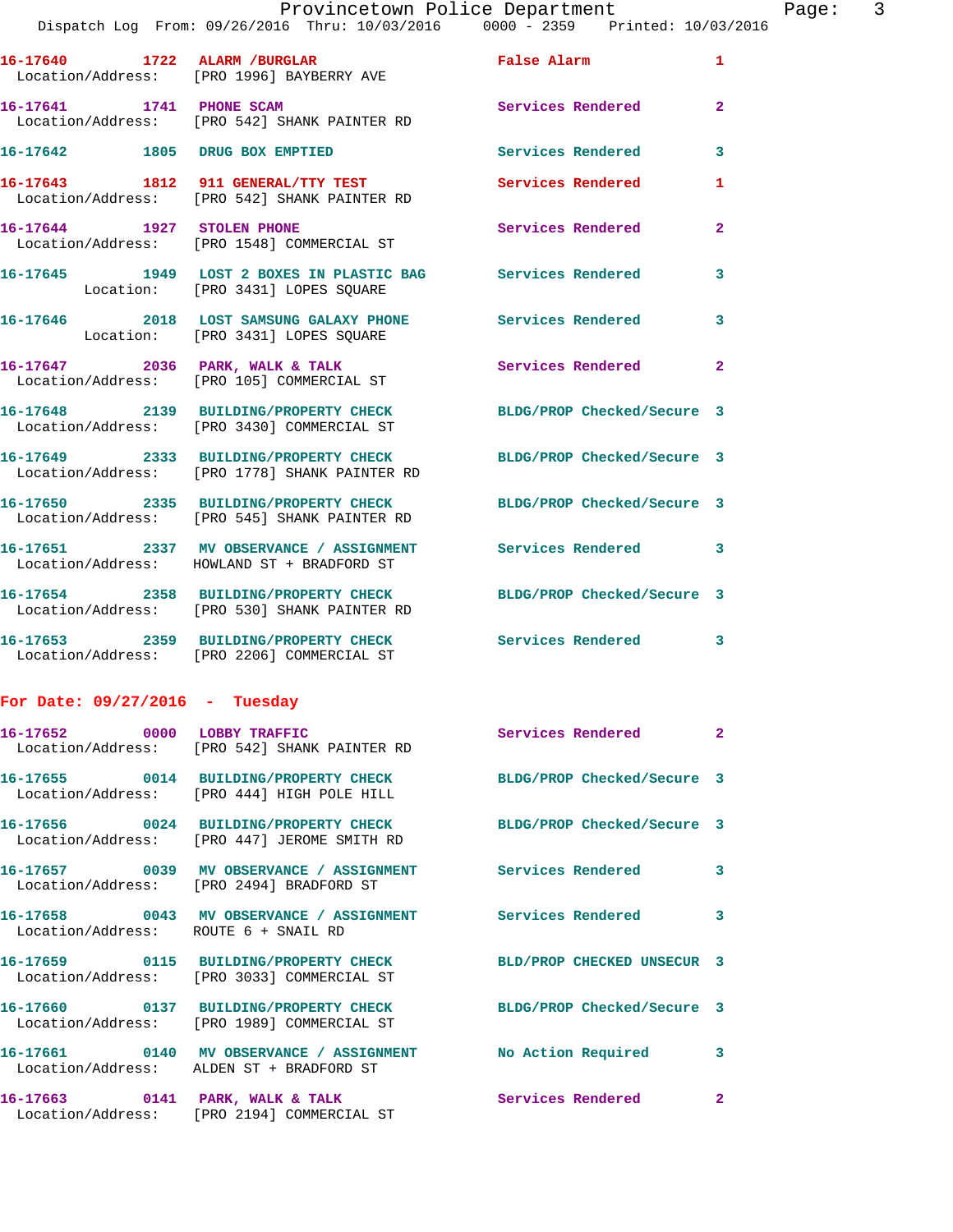|                                                                   | Provincetown Police Department<br>Dispatch Log From: 09/26/2016 Thru: 10/03/2016 0000 - 2359 Printed: 10/03/2016    |                            |                |
|-------------------------------------------------------------------|---------------------------------------------------------------------------------------------------------------------|----------------------------|----------------|
|                                                                   | 16-17662 0229 BUILDING/PROPERTY CHECK BLDG/PROP Checked/Secure 3<br>Location/Address: [PRO 3928] COMMERCIAL ST      |                            |                |
|                                                                   | 16-17664 0258 MV OBSERVANCE / ASSIGNMENT Services Rendered 3<br>Location/Address: BRADFORD ST + HIGH POLE HILL      |                            |                |
|                                                                   | 16-17665 0302 BUILDING/PROPERTY CHECK<br>Location/Address: [PRO 75] CAPTAIN BERTIES WAY                             | BLDG/PROP Checked/Secure 3 |                |
|                                                                   | 16-17666 0357 BUILDING/PROPERTY CHECK Services Rendered<br>Location/Address: [PRO 3259] MACMILLAN WHARF             |                            | 3              |
|                                                                   | 16-17667 0400 BUILDING/PROPERTY CHECK<br>Location/Address: [PRO 433] RYDER ST EXT                                   | Services Rendered          | 3              |
|                                                                   | 16-17668 0439 BUILDING/PROPERTY CHECK BLDG/PROP Checked/Secure 3<br>Location/Address: [PRO 516] RACE POINT RD       |                            |                |
| Location/Address: ROUTE 6 + HOWLAND ST                            | 16-17669 0506 MV OBSERVANCE / ASSIGNMENT Services Rendered                                                          |                            | 3              |
|                                                                   | 16-17670 0527 MV OBSERVANCE / ASSIGNMENT No Action Required<br>Location/Address: SHANK PAINTER RD + JEROME SMITH RD |                            | 3              |
|                                                                   | 16-17671 0556 MV OBSERVANCE / ASSIGNMENT Services Rendered<br>Location/Address: BRADFORD ST + ALDEN ST              |                            | 3              |
| 16-17672 0614 MV ACCIDENT<br>Location/Address: [PRO 2521] ROUTE 6 |                                                                                                                     | Services Rendered          | 1              |
| Location/Address: [PRO 1646] WINSLOW ST                           | 16-17673 0639 BUILDING/PROPERTY CHECK                                                                               | BLDG/PROP Checked/Secure 3 |                |
| 16-17674 0803 COURT<br>Location: [ORL] COURT                      |                                                                                                                     | Services Rendered          | 3              |
| 16-17675 0816 SCHOOL                                              | Location/Address: [PRO 569] WINSLOW ST                                                                              | <b>Services Rendered</b>   | 3              |
|                                                                   | 16-17678 1006 AIRPORT<br>Location/Address: [PRO 516] RACE POINT RD                                                  | Services Rendered          | $\mathbf{2}$   |
| $16-17680$ 1104 DOG IN M/V                                        | Location/Address: [PRO 3259] MACMILLAN WHARF                                                                        | Services Rendered 2        |                |
|                                                                   | 16-17681 1145 BUILDING/PROPERTY CHECK BLDG/PROP Checked/Secure 3<br>Location/Address: [PRO 3033] COMMERCIAL ST      |                            |                |
| 16-17682 1159 LANDLORD/TENANT                                     | Location/Address: [PRO 1014] NELSON AVE                                                                             | SPOKEN TO                  | $\overline{2}$ |
|                                                                   | 16-17683 1225 ASSIST CITIZEN<br>Location/Address: [PRO 542] SHANK PAINTER RD                                        | SPOKEN TO                  | 3              |
| 16-17684 1258 DISTURBANCE                                         | Location/Address: [PRO 129] COMMERCIAL ST                                                                           | Services Rendered          | 1              |
|                                                                   | 16-17685 1333 LOST DEBIT CARD<br>Location/Address: [PRO 542] SHANK PAINTER RD                                       | <b>Services Rendered</b>   | 3              |
| 16-17686 1343 FOLLOW UP                                           | Location/Address: [PRO 606] CONWELL ST                                                                              | Services Rendered          | $\mathbf{2}$   |
|                                                                   | 16-17687 1429 MEDICAL EMERGENCY<br>Location/Address: [PRO 2139] COMMERCIAL ST                                       | Services Rendered          | 1              |
| 16-17688 1505 FOLLOW UP                                           | Location/Address: [PRO 606] CONWELL ST                                                                              | Services Rendered          | $\mathbf{2}$   |
|                                                                   |                                                                                                                     |                            | 3              |

Location/Address: [PRO 3440] ROUTE 6

Page: 4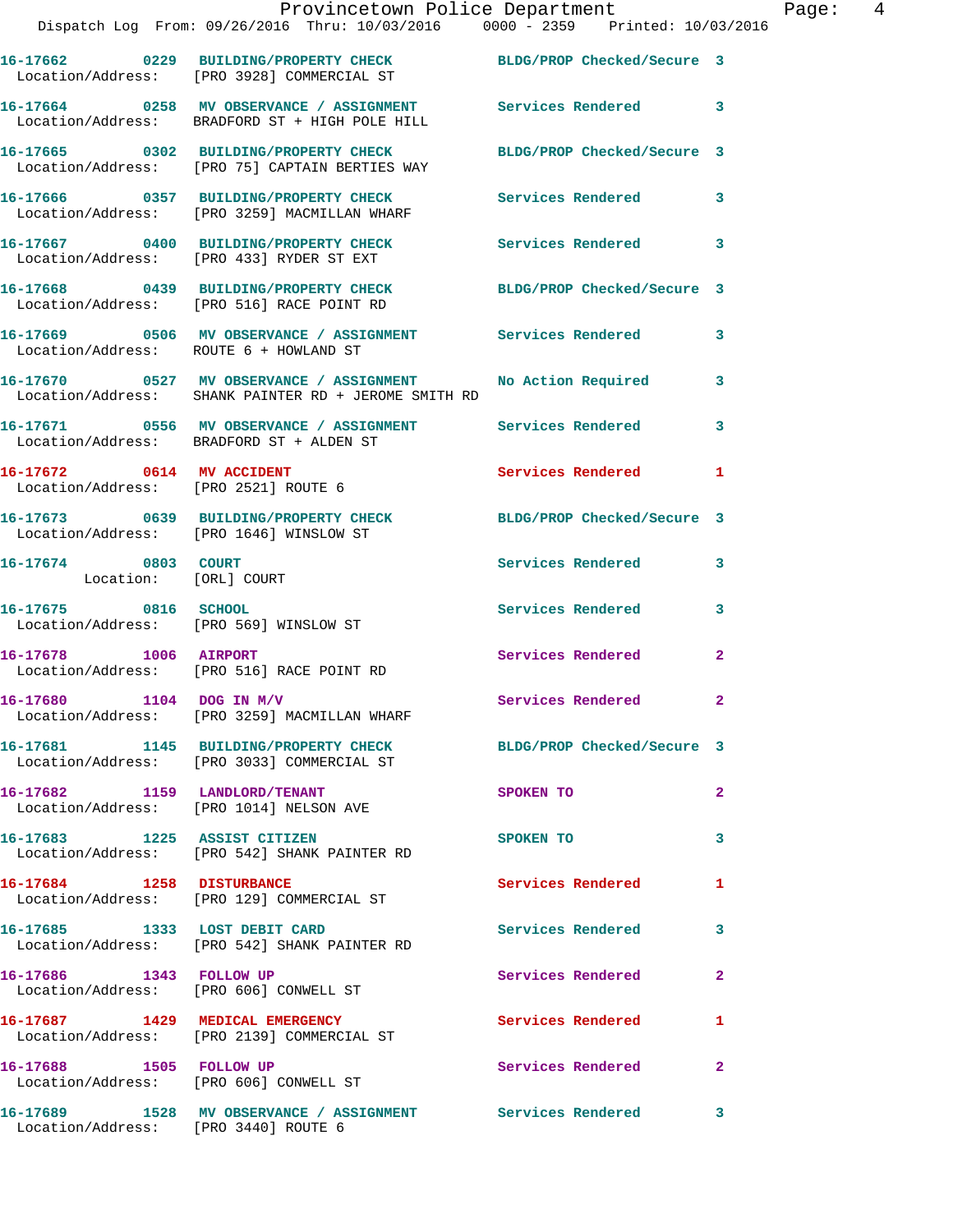Dispatch Log From: 09/26/2016 Thru: 10/03/2016 0000 - 2359 Printed: 10/03/2016

| 16-17690 1538 ABANDONED M/V                                           | Location/Address: [PRO 3816] TINYS WAY                                                                               | Vehicle Towed              | $\mathbf{2}$   |
|-----------------------------------------------------------------------|----------------------------------------------------------------------------------------------------------------------|----------------------------|----------------|
|                                                                       | 16-17691 1552 FIRE, OTHER<br>Location/Address: [PRO 2675] COMMERCIAL ST                                              | <b>Services Rendered</b>   | $\mathbf{1}$   |
| 16-17692 1631 ALARM - GENERAL<br>Location/Address: BRADFORD ST        |                                                                                                                      | <b>Services Rendered</b>   | 1              |
|                                                                       | 16-17693 1701 BUILDING/PROPERTY CHECK<br>Location/Address: [PRO 3259] MACMILLAN WHARF                                | <b>Services Rendered</b>   | 3              |
| 16-17694 1731 PROPERTY RETURNED                                       | Location/Address: [PRO 542] SHANK PAINTER RD                                                                         | Services Rendered          | 3              |
|                                                                       | 16-17695 1738 MV OBSERVANCE / ASSIGNMENT<br>Location/Address: [PRO 537] SHANK PAINTER RD                             | Services Rendered          | 3              |
| Location/Address: [PRO 2513] ROUTE 6                                  | 16-17696 1744 MV OBSERVANCE / ASSIGNMENT Services Rendered                                                           |                            | 3              |
| 16-17697 1819 MV STOP                                                 | Location/Address: [PRO 2519] ROUTE 6<br>Refer To Summons: $16-291-AR$                                                | <b>Vehicle Towed</b>       | 3              |
|                                                                       | 16-17698 1844 MEDICAL EMERGENCY/POISON PATIENT REFUSAL<br>Location/Address: [PRO 329] COMMERCIAL ST                  |                            | $\blacksquare$ |
|                                                                       | 16-17699 1919 BUILDING/PROPERTY CHECK BLDG/PROP Checked/Secure 3<br>Location/Address: [PRO 1952] COMMERCIAL ST       |                            |                |
|                                                                       | 16-17700 1925 ASSIST AGENCY / MUTUAL AID Taken/Referred to Other 3<br>Location/Address: [PRO 3356] DUNCAN LN         |                            |                |
|                                                                       | 16-17701 1938 BUILDING/PROPERTY CHECK BLDG/PROP Checked/Secure 3<br>Location/Address: [PRO 1638] COMMERCIAL ST       |                            |                |
|                                                                       | 16-17703 1944 SERVE WARRANT<br>Location/Address: [PRO 1094] RACE POINT RD                                            | Services Rendered          | 3              |
| Location/Address: [PRO 3440] ROUTE 6                                  | 16-17702 1950 MV OBSERVANCE / ASSIGNMENT Services Rendered                                                           |                            | 3              |
| 16-17704 1953 MV STOP<br>Location/Address: [PRO 2479] ROUTE 6         |                                                                                                                      | <b>VERBAL WARNING</b>      | 3              |
| 16-17705 2008 SERVE WARRANT<br>Location/Address: [PRO 2561] CENTER ST | Refer To Arrest: 16-292-AR                                                                                           | Arrest(s) Made             | 3              |
|                                                                       | 16-17707 2126 BUILDING/PROPERTY CHECK<br>Location/Address: [PRO 1989] COMMERCIAL ST                                  | BLDG/PROP Checked/Secure 3 |                |
|                                                                       | 16-17708 2134 MEDICAL EMERGENCY/FALL<br>Location/Address: [PRO 3432] COMMERCIAL ST                                   | Transported to Hospital 1  |                |
|                                                                       | 16-17709 2154 MEDICAL EMERGENCY/MENTAL<br>Location/Address: [PRO 542] SHANK PAINTER RD<br>Refer To Arrest: 16-292-AR | Transported to Hospital 1  |                |
|                                                                       | 16-17710 2154 BUILDING/PROPERTY CHECK<br>Location/Address: [PRO 2483] COMMERCIAL ST                                  | Services Rendered 3        |                |
|                                                                       | 16-17711 2204 BUILDING/PROPERTY CHECK<br>Location/Address: [PRO 1780] JOHNSON ST                                     | BLDG/PROP Checked/Secure 3 |                |
| Location/Address: [PRO 46] BRADFORD ST                                | 16-17712 2214 MEDICAL EMERGENCY/HEART                                                                                | Transported to Hospital 1  |                |
| 16-17714                                                              | 2336 ALARM - GENERAL                                                                                                 | False Alarm                | $\mathbf{1}$   |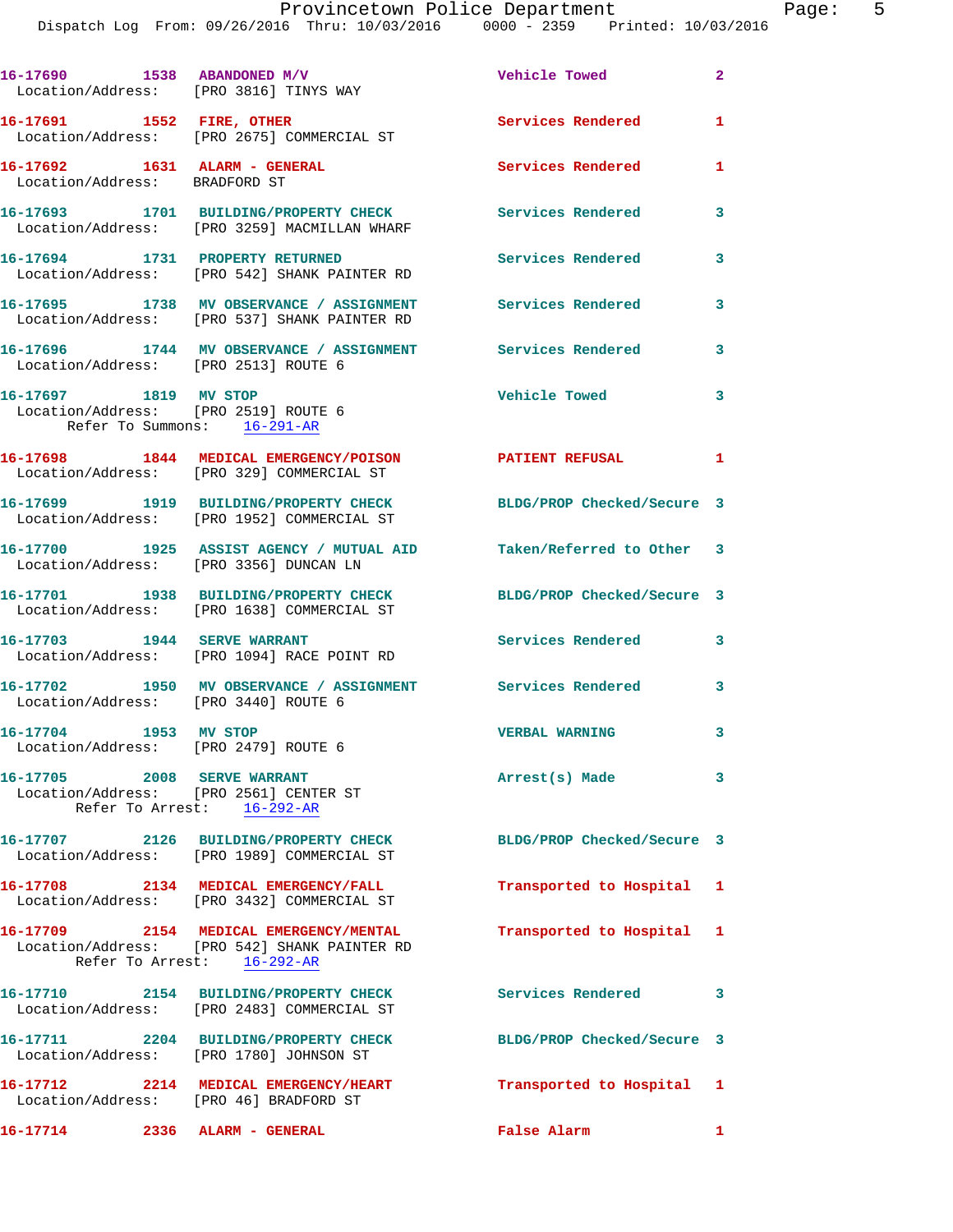|                                        |                                                                                                                   | Provincetown Police Department<br>Dispatch Log From: 09/26/2016 Thru: 10/03/2016 0000 - 2359 Printed: 10/03/2016 | Page: 6 |  |
|----------------------------------------|-------------------------------------------------------------------------------------------------------------------|------------------------------------------------------------------------------------------------------------------|---------|--|
| Location/Address: BRADFORD ST          |                                                                                                                   |                                                                                                                  |         |  |
|                                        | 16-17715 2359 BUILDING/PROPERTY CHECK BLDG/PROP Checked/Secure 3<br>Location/Address: [PRO 2483] COMMERCIAL ST    |                                                                                                                  |         |  |
| For Date: $09/28/2016$ - Wednesday     |                                                                                                                   |                                                                                                                  |         |  |
|                                        | 16-17706 0000 LOBBY TRAFFIC<br>Location/Address: [PRO 542] SHANK PAINTER RD                                       | Services Rendered 2                                                                                              | 16      |  |
|                                        | 16-17716 0007 MV OBSERVANCE / ASSIGNMENT Services Rendered 3<br>Location/Address: BRADFORD ST + CONWELL ST        |                                                                                                                  |         |  |
| Location/Address: BRADFORD ST          | 16-17717 0018 ALARM - GENERAL False Alarm                                                                         | 1                                                                                                                |         |  |
|                                        | 16-17718 0036 BUILDING/PROPERTY CHECK BLDG/PROP Checked/Secure 3<br>Location/Address: [PRO 2543] MACMILLAN WHARF  |                                                                                                                  |         |  |
| 16-17719 0040 MV STOP                  | Location/Address: [PRO 2518] ROUTE 6                                                                              | VERBAL WARNING 3                                                                                                 |         |  |
|                                        | 16-17720 0048 MV OBSERVANCE / ASSIGNMENT No Action Required 3<br>Location/Address: RYDER ST + BRADFORD ST         |                                                                                                                  |         |  |
| Location/Address: ROUTE 6 + SNAIL RD   | 16-17721 0059 MV OBSERVANCE / ASSIGNMENT Services Rendered                                                        | 3                                                                                                                |         |  |
| Location/Address: [PRO 3222] ALDEN ST  | 16-17722 0108 MEDICAL EMERGENCY/FALL <b>FATIENT REFUSAL</b>                                                       | $\mathbf{1}$                                                                                                     |         |  |
|                                        | 16-17723 0150 BUILDING/PROPERTY CHECK BLDG/PROP Checked/Secure 3<br>Location/Address: [PRO 1989] COMMERCIAL ST    |                                                                                                                  |         |  |
|                                        | 16-17724 0207 MV OBSERVANCE / ASSIGNMENT Services Rendered 3<br>Location/Address: BRADFORD ST + HIGH POLE HILL    |                                                                                                                  |         |  |
| Location/Address: COMMERCIAL ST        | 16-17725 0209 BUILDING/PROPERTY CHECK BLDG/PROP Checked/Secure 3                                                  |                                                                                                                  |         |  |
| Location/Address: [PRO 94] BRADFORD ST | 16-17726 0248 BUILDING/PROPERTY CHECK BLDG/PROP Checked/Secure 3                                                  |                                                                                                                  |         |  |
|                                        | 16-17727 0257 MV OBSERVANCE / ASSIGNMENT Services Rendered 3<br>Location/Address: [PRO 595] BRADFORD ST           |                                                                                                                  |         |  |
|                                        | 16-17728 0435 BUILDING/PROPERTY CHECK BLDG/PROP Checked/Secure 3<br>Location/Address: [PRO 1886] BRADFORD ST      |                                                                                                                  |         |  |
|                                        | 16-17729 0519 BUILDING/PROPERTY CHECK BLDG/PROP Checked/Secure 3<br>Location/Address: [PRO 58] BRADFORD ST        |                                                                                                                  |         |  |
|                                        | 16-17730 0532 BUILDING/PROPERTY CHECK BLDG/PROP Checked/Secure 3<br>Location/Address: [PRO 1778] SHANK PAINTER RD |                                                                                                                  |         |  |
|                                        | 16-17731 0545 BUILDING/PROPERTY CHECK BLDG/PROP Checked/Secure 3<br>Location/Address: [PRO 1646] WINSLOW ST       |                                                                                                                  |         |  |
| Location/Address: [PRO 521] ROUTE 6    | 16-17732 0545 BUILDING/PROPERTY CHECK Services Rendered 3                                                         |                                                                                                                  |         |  |
|                                        | 16-17733 0601 AIRCRAFT<br>Location/Address: [PRO 516] RACE POINT RD                                               | Services Rendered 2                                                                                              |         |  |
|                                        | 16-17734 0612 MV OBSERVANCE / ASSIGNMENT No Action Required 3<br>Location/Address: [PRO 447] JEROME SMITH RD      |                                                                                                                  |         |  |
|                                        | 16-17735 0624 BUILDING/PROPERTY CHECK Services Rendered 3<br>Location/Address: [PRO 3259] MACMILLAN WHARF         |                                                                                                                  |         |  |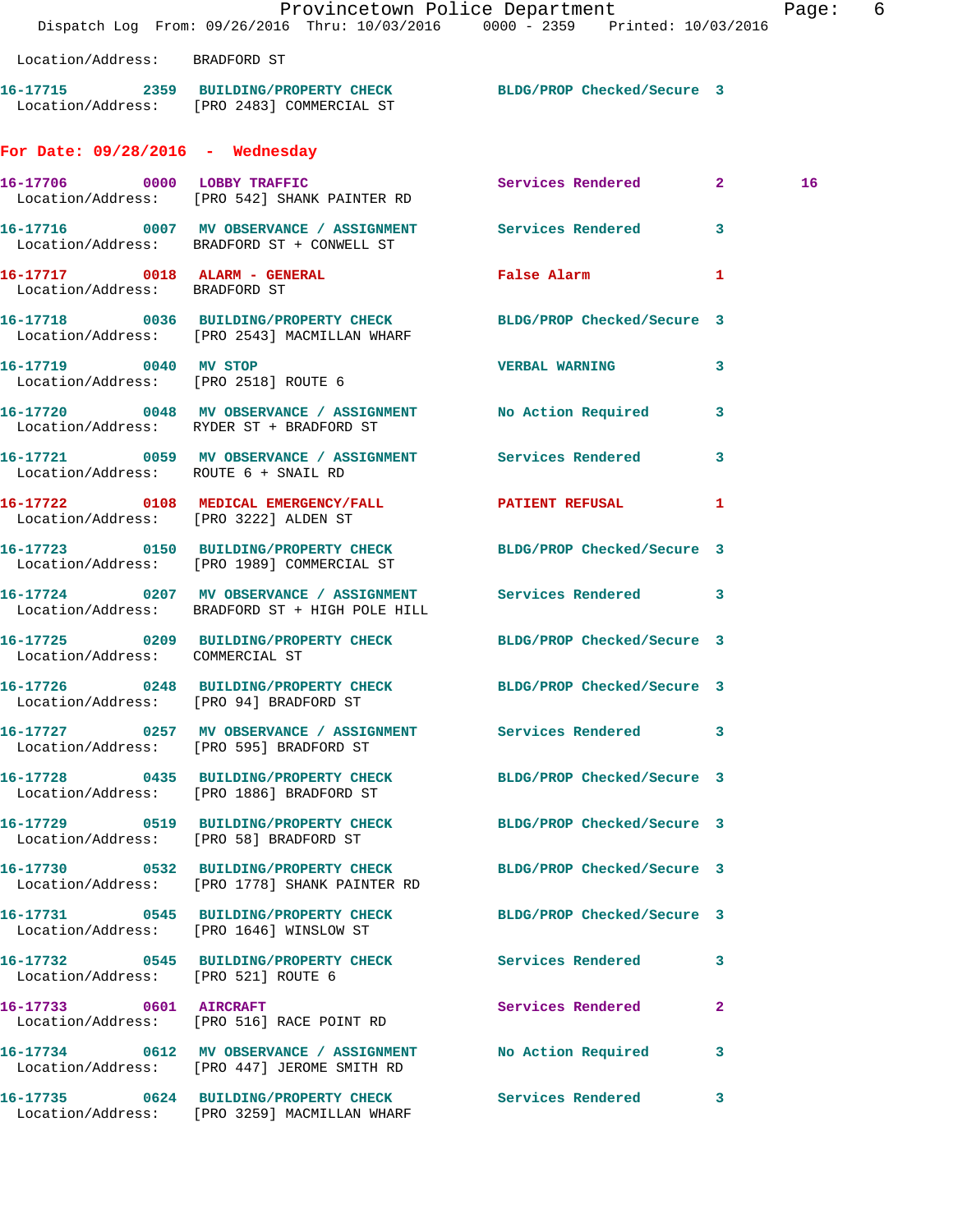|                                                                    | Dispatch Log From: 09/26/2016 Thru: 10/03/2016 0000 - 2359 Printed: 10/03/2016                            | Provincetown Police Department                      |              | Page: 7 |  |
|--------------------------------------------------------------------|-----------------------------------------------------------------------------------------------------------|-----------------------------------------------------|--------------|---------|--|
|                                                                    | 16-17737 0736 COURT TRANSPORT No Services Rendered 3<br>Location/Address: [PRO 542] SHANK PAINTER RD      |                                                     |              |         |  |
| 16-17738 0816 SCHOOL                                               | Location/Address: [PRO 569] WINSLOW ST                                                                    | Services Rendered 3                                 |              |         |  |
|                                                                    | 16-17739 0951 BUILDING/PROPERTY CHECK Services Rendered 3<br>Location/Address: [PRO 2483] COMMERCIAL ST   |                                                     |              |         |  |
|                                                                    | 16-17740 1050 ALARM - FIRE<br>Location/Address: [PRO 31] BRADFORD ST                                      | <b>False Alarm</b>                                  | $\mathbf{1}$ |         |  |
|                                                                    | 16-17741 1104 LOST WALLET<br>Location/Address: [PRO 542] SHANK PAINTER RD                                 | Services Rendered                                   | $\mathbf{3}$ |         |  |
|                                                                    | 16-17742 1116 GENERAL INFO                                                                                | Services Rendered 3                                 |              |         |  |
|                                                                    | 16-17743 1125 PET BIN<br>Location/Address: [PRO 3296] SHANK PAINTER RD                                    | Services Rendered                                   | $\mathbf{2}$ |         |  |
| 16-17744 1126 GENERATOR                                            | Location/Address: [PRO 542] SHANK PAINTER RD                                                              | Services Rendered 3                                 |              |         |  |
|                                                                    | 16-17745 1153 MV MISSING/LOCATED<br>Location/Address: [PRO 542] SHANK PAINTER RD                          | <b>Services Rendered</b>                            | $\mathbf{2}$ |         |  |
| Location/Address: HOLWAY AVE                                       | 16-17746 1214 ALARM - FIRE                                                                                | False Alarm <b>Exercise Service Service Service</b> | 1            |         |  |
|                                                                    | 16-17747 1423 LOST WALLET<br>Location/Address: [PRO 542] SHANK PAINTER RD                                 | Services Rendered                                   | 3            |         |  |
| 16-17748 1503 AT SCHOOL                                            | Location/Address: [PRO 569] WINSLOW ST                                                                    | Services Rendered 3                                 |              |         |  |
|                                                                    | 16-17749 1510 MV OBSERVANCE / ASSIGNMENT Services Rendered<br>Location/Address: [PRO 3440] ROUTE 6        |                                                     | $\mathbf{3}$ |         |  |
|                                                                    | 16-17750 1527 ASSIST CITIZEN<br>Location/Address: [PRO 2647] SHANK PAINTER RD                             | Services Rendered                                   | 3            |         |  |
| 16-17751 1535 VERBAL SPEED<br>Location/Address: [PRO 2521] ROUTE 6 |                                                                                                           | <b>VERBAL WARNING</b>                               | 3            |         |  |
|                                                                    | 16-17752 1540 BUILDING/PROPERTY CHECK Services Rendered<br>Location/Address: [PRO 564] BAYBERRY AVE       |                                                     | 3            |         |  |
|                                                                    | 16-17756 1611 BUILDING/PROPERTY CHECK Services Rendered 3<br>Location/Address: [PRO 433] RYDER ST EXT     |                                                     |              |         |  |
| 16-17759 1702 FOLLOW UP                                            | Location/Address: [PRO 542] SHANK PAINTER RD                                                              | <b>FOLLOW UP</b>                                    | $\mathbf{2}$ |         |  |
| Location/Address: [PRO 2479] ROUTE 6                               | 16-17761 1722 MV OBSERVANCE / ASSIGNMENT Services Rendered                                                |                                                     | 3            |         |  |
|                                                                    | 16-17763 1734 VERBAL SPEED<br>Location/Address: [PRO 411] CONWELL ST                                      | <b>VERBAL WARNING</b>                               | 3            |         |  |
| Location/Address: [PRO 2513] ROUTE 6                               | 16-17765 1757 MV OBSERVANCE / ASSIGNMENT Services Rendered                                                |                                                     | 3            |         |  |
|                                                                    | 16-17767 1824 BUILDING/PROPERTY CHECK Services Rendered 3<br>Location/Address: [PRO 3259] MACMILLAN WHARF |                                                     |              |         |  |
| Location/Address: [PRO 2513] ROUTE 6                               | 16-17769 1833 VERBAL SPEED                                                                                | <b>VERBAL WARNING</b>                               | 3            |         |  |
|                                                                    | 16-17771 1842 BUILDING/PROPERTY CHECK Services Rendered 3                                                 |                                                     |              |         |  |

Location/Address: [PRO 3259] MACMILLAN WHARF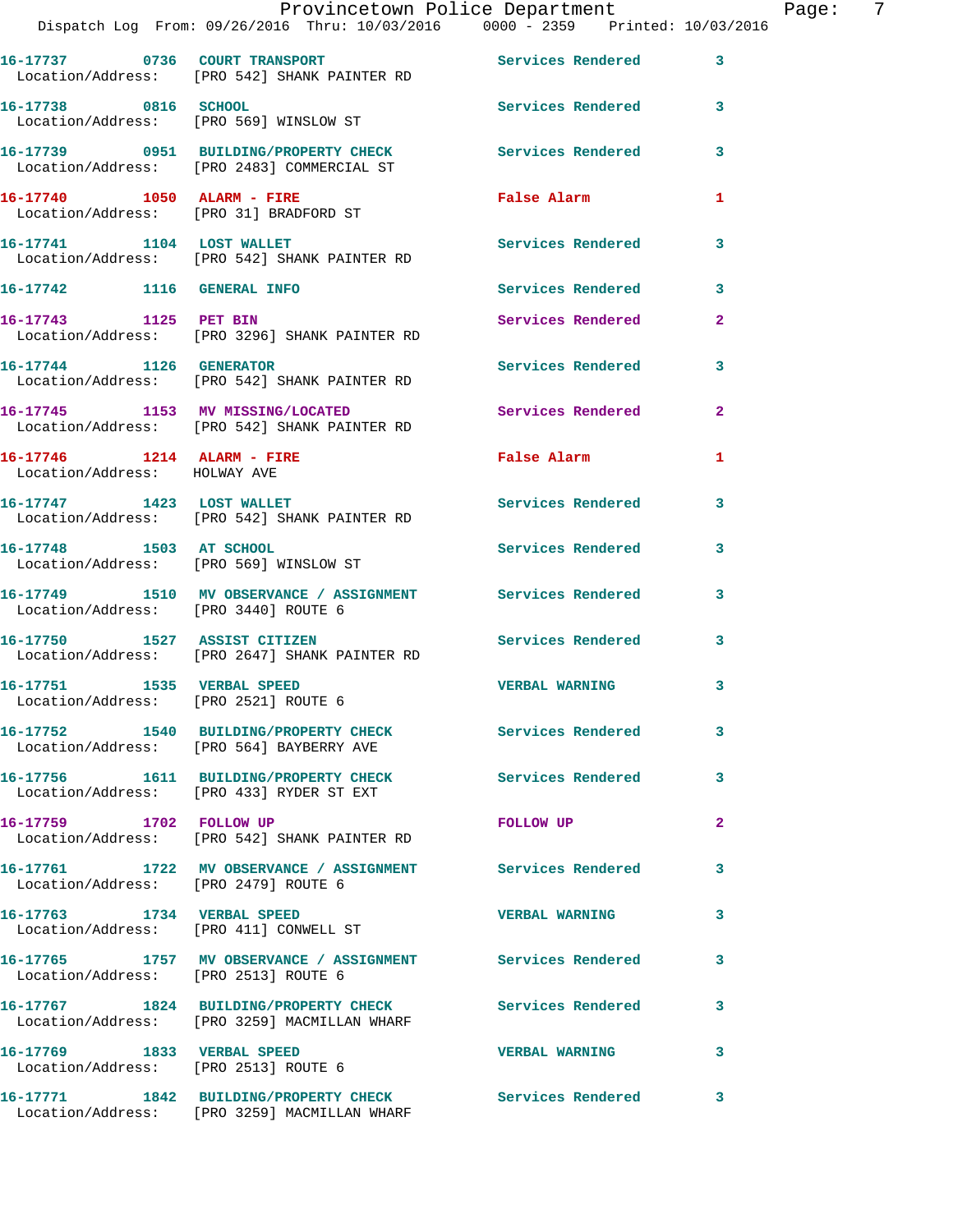|                                                                    | Provincetown Police Department                                                                                 |                            |              | Page: 8 |  |
|--------------------------------------------------------------------|----------------------------------------------------------------------------------------------------------------|----------------------------|--------------|---------|--|
|                                                                    | Dispatch Log From: 09/26/2016 Thru: 10/03/2016 0000 - 2359 Printed: 10/03/2016                                 |                            |              |         |  |
|                                                                    | 16-17770 1843 BUILDING/PROPERTY CHECK Services Rendered 3<br>Location/Address: [PRO 3033] COMMERCIAL ST        |                            |              |         |  |
|                                                                    | 16-17772 1848 BUILDING/PROPERTY CHECK Services Rendered 3<br>Location/Address: [PRO 2499] RACE POINT RD        |                            |              |         |  |
|                                                                    | 16-17773 1900 BUILDING/PROPERTY CHECK Services Rendered<br>Location/Address: [PRO 2483] COMMERCIAL ST          |                            | $\mathbf{3}$ |         |  |
|                                                                    | 16-17774 1901 MV OBSERVANCE / ASSIGNMENT Services Rendered<br>Location/Address: HOWLAND ST + BRADFORD ST       |                            | $\mathbf{3}$ |         |  |
|                                                                    | 16-17776 1950 MV OBSERVANCE / ASSIGNMENT Services Rendered 3<br>Location/Address: [PRO 2489] BRADFORD ST       |                            |              |         |  |
|                                                                    | 16-17777 1957 BUILDING/PROPERTY CHECK Services Rendered<br>Location/Address: [PRO 1989] COMMERCIAL ST          |                            | 3            |         |  |
|                                                                    | 16-17778 2003 BUILDING/PROPERTY CHECK BLDG/PROP Checked/Secure 3<br>Location/Address: [PRO 1780] JOHNSON ST    |                            |              |         |  |
|                                                                    | 16-17779 2009 MV OBSERVANCE / ASSIGNMENT Services Rendered 3<br>Location/Address: [PRO 106] COMMERCIAL ST      |                            |              |         |  |
|                                                                    | 16-17780 2012 BUILDING/PROPERTY CHECK BLDG/PROP Checked/Secure 3<br>Location/Address: [PRO 1638] COMMERCIAL ST |                            |              |         |  |
|                                                                    | 16-17781 2019 BUILDING/PROPERTY CHECK Services Rendered<br>Location/Address: [PRO 2490] PROVINCELANDS RD       |                            | $\mathbf{3}$ |         |  |
|                                                                    | 16-17782 2026 VERBAL SPEED<br>Location/Address: PROVINCELANDS RD + BRADFORD ST EXT                             | <b>VERBAL WARNING</b>      | $\mathbf{3}$ |         |  |
| Location/Address: [PRO 3440] ROUTE 6                               | 16-17783 2034 MV OBSERVANCE / ASSIGNMENT Services Rendered                                                     |                            | 3            |         |  |
| Location/Address: [PRO 2513] ROUTE 6                               | 16-17784 2051 VERBAL PLATE LIGHT CHERE WERBAL WARNING                                                          |                            | 3            |         |  |
| Location/Address: [PRO 2521] ROUTE 6                               | 16-17785 2114 MV OBSERVANCE / ASSIGNMENT Services Rendered                                                     |                            | 3            |         |  |
| 16-17786 2133 MV DISABLED<br>Location/Address: [PRO 1269] ALDEN ST |                                                                                                                | Services Rendered          | 2            |         |  |
| 16-17787 2157 BAR CHECK                                            | Location/Address: [PRO 399] COMMERCIAL ST                                                                      | BLDG/PROP Checked/Secure 2 |              |         |  |
|                                                                    | 16-17788 2204 BUILDING/PROPERTY CHECK<br>Location/Address: [PRO 526] RYDER ST EXT                              | <b>Services Rendered</b>   | 3            |         |  |
|                                                                    | 16-17789 2220 BUILDING/PROPERTY CHECK<br>Location/Address: [PRO 3430] COMMERCIAL ST                            | <b>Services Rendered</b>   | 3            |         |  |
| Location/Address: [PRO 512] PRINCE ST                              | 16-17790 2304 BUILDING/PROPERTY CHECK BLDG/PROP Checked/Secure 3                                               |                            |              |         |  |
|                                                                    | 16-17791 2317 MV OBSERVANCE / ASSIGNMENT Services Rendered<br>Location/Address: [PRO 2494] BRADFORD ST         |                            | 3            |         |  |
|                                                                    | 16-17792 2340 MV OBSERVANCE / ASSIGNMENT Services Rendered<br>Location/Address: BRADFORD ST + RYDER ST         |                            | 3            |         |  |
|                                                                    | 16-17793 2356 BUILDING/PROPERTY CHECK<br>Location/Address: [PRO 1989] COMMERCIAL ST                            | BLDG/PROP Checked/Secure 3 |              |         |  |

## **For Date: 09/29/2016 - Thursday**

| 16-17794          | 0002 INFO SERVICES - LOBBY | Services Rendered |  |
|-------------------|----------------------------|-------------------|--|
| Location/Address: | [PRO 542] SHANK PAINTER RD |                   |  |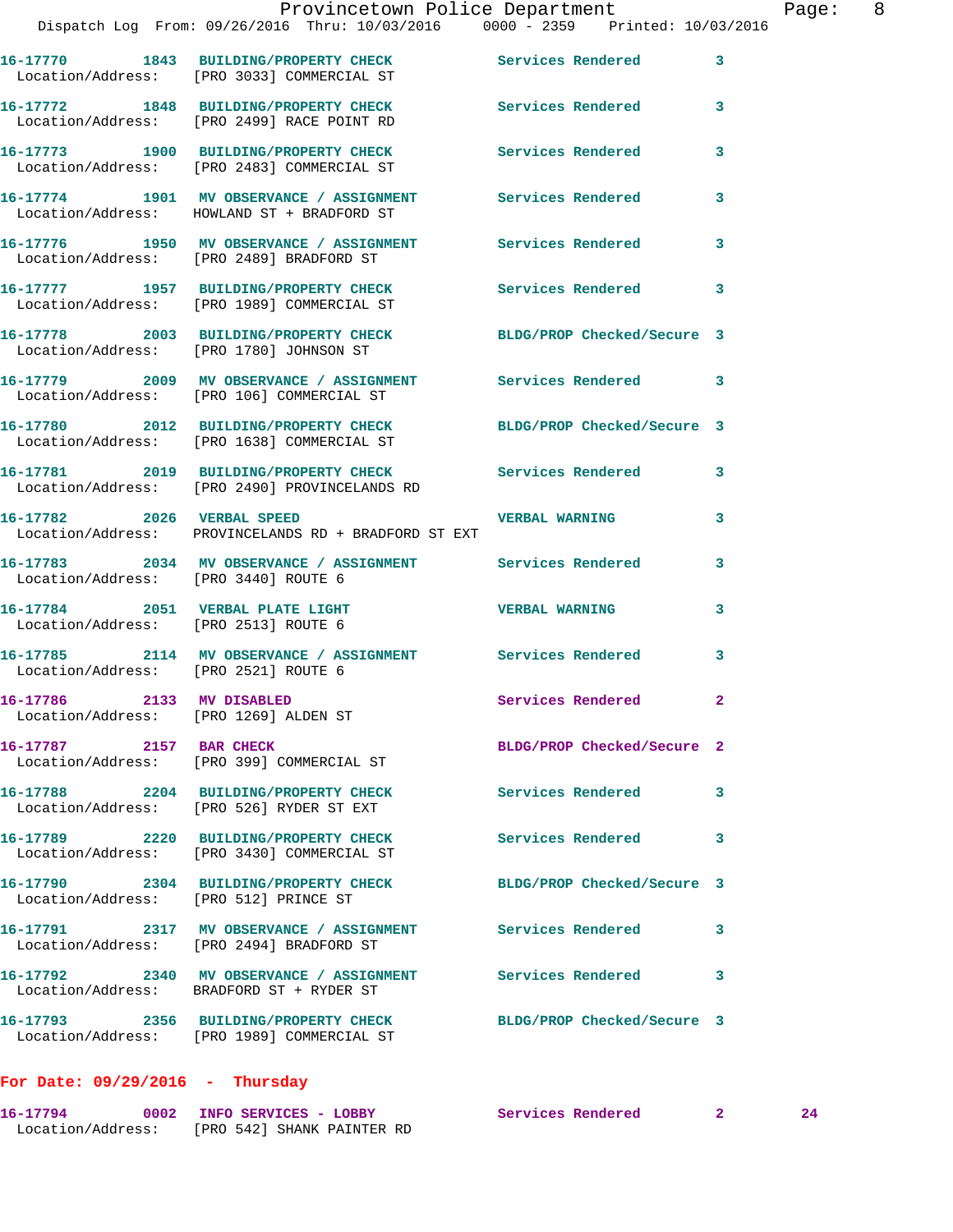|                                                                    | 16-17795 0017 BUILDING/PROPERTY CHECK<br>Location/Address: [PRO 379] COMMERCIAL ST     | BLDG/PROP Checked/Secure 3 |                |
|--------------------------------------------------------------------|----------------------------------------------------------------------------------------|----------------------------|----------------|
| 16-17796 0020 BAR CHECK                                            | Location/Address: [PRO 2737] COMMERCIAL ST                                             | Services Rendered 2        |                |
| Location/Address: [PRO 569] WINSLOW ST                             | 16-17798 0035 BUILDING/PROPERTY CHECK                                                  | BLDG/PROP Checked/Secure 3 |                |
| Location/Address: [PRO 94] BRADFORD ST                             | 16-17797 0040 MV OBSERVANCE / ASSIGNMENT Services Rendered                             |                            | 3              |
|                                                                    | 16-17799 0049 LOT CHECK/OPEN GATE<br>Location/Address: [PRO 75] CAPTAIN BERTIES WAY    | Taken/Referred to Other 3  |                |
| Location/Address: [PRO 2513] ROUTE 6                               | 16-17800 0056 MV OBSERVANCE / ASSIGNMENT Services Rendered                             |                            | 3              |
| 16-17801 0113 MV STOP                                              | Location/Address: CONWELL ST + OLD ANN PAGE WAY                                        | <b>VERBAL WARNING</b>      | 3              |
| Location/Address: [PRO 413] CONWELL ST                             | 16-17802 0122 BUILDING/PROPERTY CHECK                                                  | BLDG/PROP Checked/Secure 3 |                |
| 16-17803 0137 MV STOP                                              | Location/Address: [PRO 3670] SHANK PAINTER RD                                          | <b>VERBAL WARNING</b>      | 3              |
| Location/Address: [PRO 16] BRADFORD ST                             | 16-17804 0202 BUILDING/PROPERTY CHECK                                                  | BLDG/PROP Checked/Secure 3 |                |
|                                                                    | 16-17805 0224 BUILDING/PROPERTY CHECK<br>Location/Address: [PRO 444] HIGH POLE HILL    | BLDG/PROP Checked/Secure 3 |                |
|                                                                    | 16-17806 0331 BUILDING/PROPERTY CHECK<br>Location/Address: [PRO 2490] PROVINCELANDS RD | Services Rendered          | 3              |
|                                                                    | 16-17807 0341 BUILDING/PROPERTY CHECK<br>Location/Address: [PRO 516] RACE POINT RD     | BLDG/PROP Checked/Secure 3 |                |
| Location/Address: SNAIL RD + ROUTE 6                               | 16-17808 0506 MV OBSERVANCE / ASSIGNMENT                                               | Services Rendered          | 3              |
|                                                                    | 16-17809 0537 BUILDING/PROPERTY CHECK<br>Location/Address: [PRO 1989] COMMERCIAL ST    | BLDG/PROP Checked/Secure 3 |                |
| 16-17811                                                           | 0620 BUILDING/PROPERTY CHECK<br>Location/Address: [PRO 1638] COMMERCIAL ST             | BLDG/PROP Checked/Secure 3 |                |
|                                                                    | 16-17810 0622 BUILDING/PROPERTY CHECK<br>Location/Address: [PRO 2499] RACE POINT RD    | Services Rendered          | 3              |
| 16-17813 0817 SCHOOL                                               | Location/Address: [PRO 542] SHANK PAINTER RD                                           | Services Rendered          | 3              |
| 16-17814 0841 MEDICAL EMERGENCY                                    | Location/Address: [PRO 440] HARRY KEMP WAY                                             | Transported to Hospital 1  |                |
| 16-17815 0846 FOLLOW UP<br>Location/Address: [PRO 606] CONWELL ST  |                                                                                        | Services Rendered          | $\overline{2}$ |
| 16-17816 0848 ANIMAL CALL                                          | Location/Address: [PRO 106] COMMERCIAL ST                                              | Services Rendered          | $\mathbf{2}$   |
|                                                                    | 16-17818 0854 BUILDING/PROPERTY CHECK<br>Location/Address: [PRO 3430] COMMERCIAL ST    | Services Rendered          | 3              |
| 16-17819 0912 MEDICAL EMERGENCY<br>Location/Address: COMMERCIAL ST |                                                                                        | Services Rendered          | $\mathbf{1}$   |
|                                                                    | 16-17820 0946 BUILDING/PROPERTY CHECK BLDG/PROP Checked/Secure 3                       |                            |                |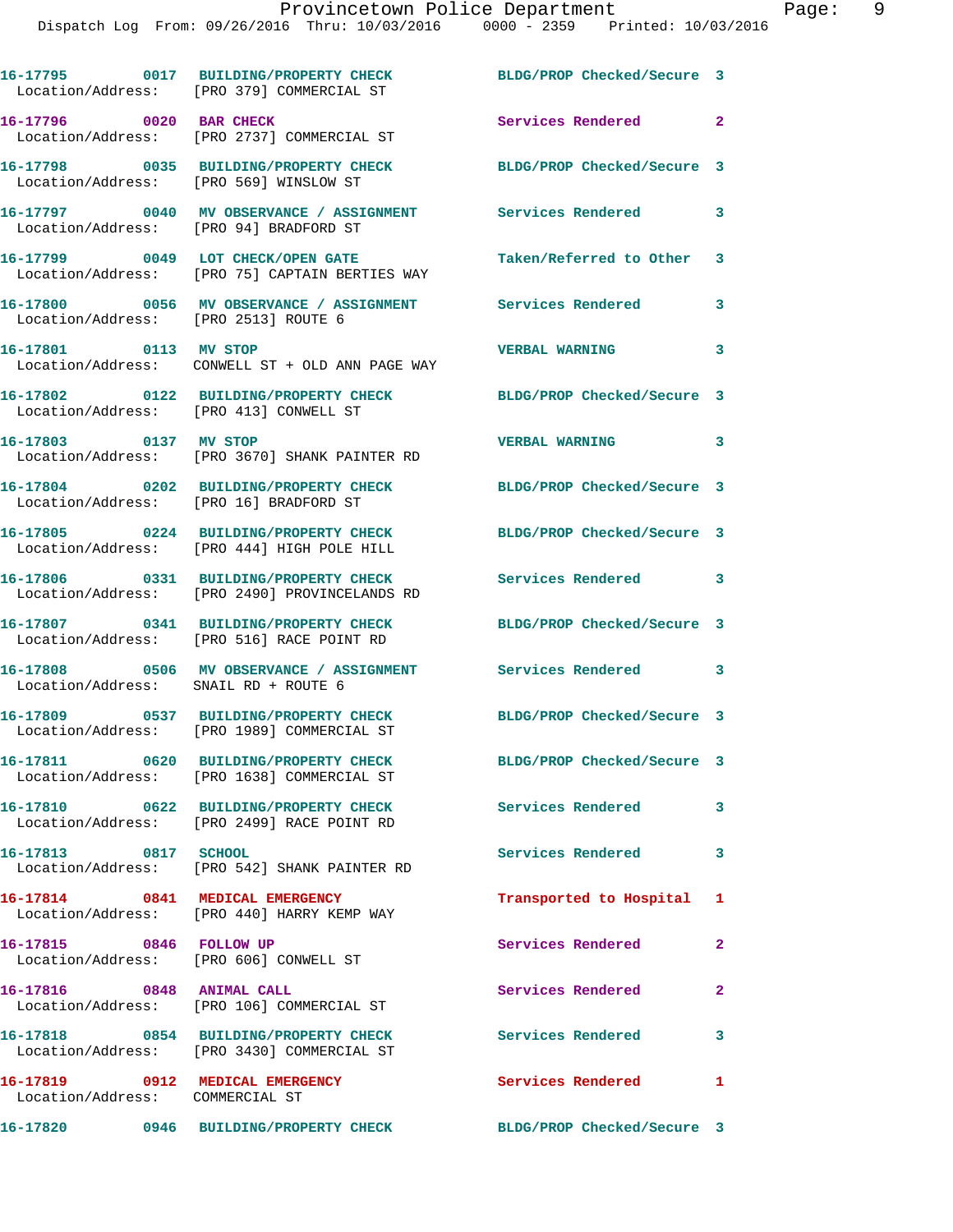|                                        | Provincetown Police Department                                                                              |                            |                |
|----------------------------------------|-------------------------------------------------------------------------------------------------------------|----------------------------|----------------|
|                                        | Dispatch Log From: 09/26/2016 Thru: 10/03/2016 0000 - 2359 Printed: 10/03/2016                              |                            |                |
| Location/Address: [PRO 571] ALDEN ST   |                                                                                                             |                            |                |
| Location/Address: COMMERCIAL ST        | 16-17821 1022 PARK, WALK & TALK 1999 Services Rendered                                                      |                            | $\overline{2}$ |
| 16-17822 1045 MV STOP                  | Location/Address: [PRO 750] BRADFORD ST                                                                     | <b>VERBAL WARNING</b>      | 3              |
| Location/Address: [PRO 3287] ROUTE 6   | 16-17823 1144 BUILDING/PROPERTY CHECK BLDG/PROP Checked/Secure 3                                            |                            |                |
|                                        | 16-17824 1150 MEDICAL EMERGENCY<br>Location/Address: [PRO 2474] BRADFORD ST                                 | Services Rendered          | 1              |
|                                        | 16-17825 1234 BUILDING/PROPERTY CHECK<br>Location/Address: [PRO 3430] COMMERCIAL ST                         | <b>Services Rendered</b>   | 3              |
|                                        | 16-17826 1253 SERVE HARASSMENT ORDER<br>Location/Address: [PRO 542] SHANK PAINTER RD                        | Services Rendered          | 3              |
|                                        | 16-17827 1309 FINGERPRINTS<br>Location/Address: [PRO 542] SHANK PAINTER RD                                  | Services Rendered          | 3              |
| 16-17828 1319 INJURED SEAGULL          | Location/Address: [PRO 106] COMMERCIAL ST                                                                   | <b>GONE ON ARRIVAL</b>     | $\overline{a}$ |
|                                        | 16-17829 1344 PROPERTY RETURN<br>Location/Address: [PRO 542] SHANK PAINTER RD                               | <b>Services Rendered</b>   | 3              |
|                                        | 16-17830 1351 PARK, WALK & TALK<br>Location/Address: [PRO 2500] COMMERCIAL ST                               | Services Rendered          | $\overline{a}$ |
|                                        | 16-17831 1351 PARK, WALK & TALK<br>Location/Address: [PRO 3121] COMMERCIAL ST                               | Services Rendered          | $\overline{2}$ |
|                                        | 16-17832 1421 PROPERTY RETURN<br>Location/Address: [PRO 542] SHANK PAINTER RD                               | Services Rendered          | 3              |
| 16-17833 1514 CREDIT FRAUD             | Location/Address: [PRO 193] COMMERCIAL ST                                                                   | Services Rendered          | $\overline{2}$ |
|                                        | Location/Address: [PRO 2977] COMMERCIAL ST                                                                  | BLDG/PROP Checked/Secure 3 |                |
|                                        | 16-17836 1648 MV OBSERVANCE / ASSIGNMENT Services Rendered<br>Location/Address: BRADFORD ST EXT + W VINE ST |                            | 3              |
|                                        | 16-17837 1706 VANDALISM/TAGGING<br>Location/Address: [PRO 290] COMMERCIAL ST                                | Unfounded                  | 3              |
|                                        | 16-17838 1716 BUILDING/PROPERTY CHECK<br>Location/Address: [PRO 433] RYDER ST EXT                           | BLDG/PROP Checked/Secure 3 |                |
|                                        | 16-17841 1851 BUILDING/PROPERTY CHECK<br>Location/Address: [PRO 175] COMMERCIAL ST                          | BLDG/PROP Checked/Secure 3 |                |
|                                        | 16-17842 1914 COMPLAINT - STREET PERFORMERS Services Rendered<br>Location/Address: [PRO 3949] COMMERCIAL ST |                            | 3              |
| Location/Address: [PRO 2513] ROUTE 6   | 16-17843 1935 MV OBSERVANCE / ASSIGNMENT Services Rendered                                                  |                            | 3              |
| Location/Address: [PRO 3222] ALDEN ST  | 16-17844 1939 ALTERED LOC/REFUSAL                                                                           | PATIENT REFUSAL            | 1              |
| Location/Address: [PRO 2521] ROUTE 6   | 16-17845 2022 MV OBSERVANCE / ASSIGNMENT Services Rendered                                                  |                            | 3              |
| Location/Address: [PRO 16] BRADFORD ST | 16-17846 2033 BUILDING/PROPERTY CHECK BLDG/PROP Checked/Secure 3                                            |                            |                |

Page: 10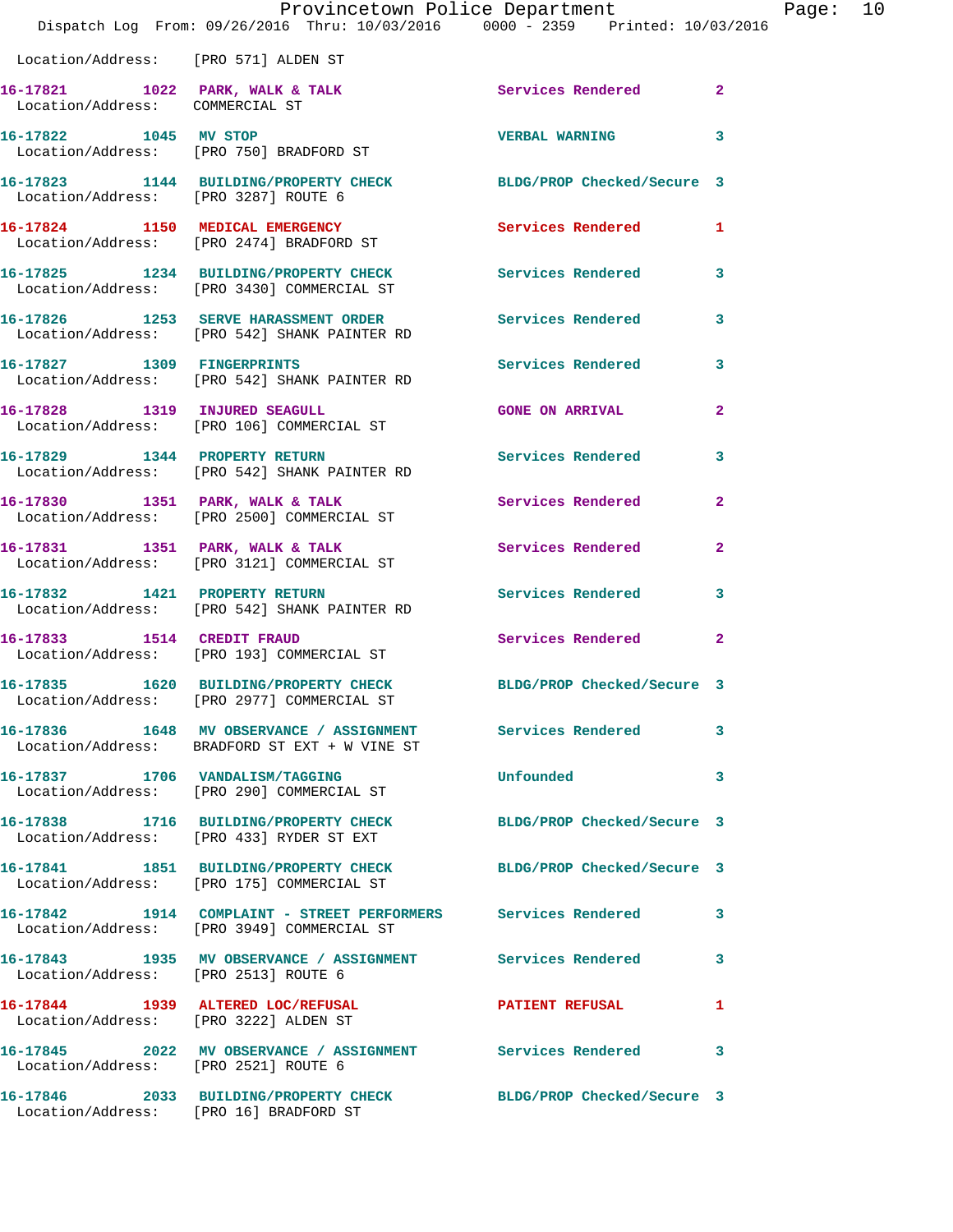|                                        | 16-17847 2038 BUILDING/PROPERTY CHECK BLDG/PROP Checked/Secure 3<br>Location/Address: [PRO 182] COMMERCIAL ST |                            |                         |
|----------------------------------------|---------------------------------------------------------------------------------------------------------------|----------------------------|-------------------------|
|                                        | 16-17848 2114 BUILDING/PROPERTY CHECK<br>Location/Address: [PRO 2194] COMMERCIAL ST                           | BLDG/PROP Checked/Secure 3 |                         |
|                                        | 16-17849 2120 BUILDING/PROPERTY CHECK<br>Location/Address: [PRO 3259] MACMILLAN WHARF                         | <b>Services Rendered</b>   | $\overline{\mathbf{3}}$ |
|                                        | 16-17850 2138 BUILDING/PROPERTY CHECK<br>Location/Address: [PRO 2898] JEROME SMITH RD                         | BLDG/PROP Checked/Secure 3 |                         |
| 16-17852 2140 DISTURBANCE              | Location/Address: [PRO 3259] MACMILLAN WHARF                                                                  | <b>Services Rendered</b>   | 1                       |
|                                        | 16-17851 2141 BUILDING/PROPERTY CHECK<br>Location/Address: [PRO 2483] COMMERCIAL ST                           | <b>Services Rendered</b>   | 3                       |
|                                        | 16-17853 2209 BUILDING/PROPERTY CHECK<br>Location/Address: [PRO 75] CAPTAIN BERTIES WAY                       | <b>Services Rendered</b>   | $\overline{3}$          |
|                                        | 16-17854 2334 BUILDING/PROPERTY CHECK<br>Location/Address: [PRO 1778] SHANK PAINTER RD                        | BLDG/PROP Checked/Secure 3 |                         |
|                                        | 16-17855 2335 BUILDING/PROPERTY CHECK<br>Location/Address: [PRO 545] SHANK PAINTER RD                         | BLDG/PROP Checked/Secure 3 |                         |
|                                        | 16-17856 2340 BUILDING/PROPERTY CHECK<br>Location/Address: [PRO 440] HARRY KEMP WAY                           | BLDG/PROP Checked/Secure 3 |                         |
| Location/Address: [PRO 16] BRADFORD ST | 16-17857 2340 BUILDING/PROPERTY CHECK                                                                         | BLDG/PROP Checked/Secure 3 |                         |
|                                        | 16-17858 2347 MV OBSERVANCE / ASSIGNMENT<br>Location/Address: [PRO 530] SHANK PAINTER RD                      | Services Rendered          | 3                       |
|                                        | 16-17859 2350 MV OBSERVANCE / ASSIGNMENT<br>Location/Address: HOWLAND ST + BRADFORD ST                        | No Action Required         | $\mathbf{3}$            |

## **For Date: 09/30/2016 - Friday**

|                                       | 16-17860 0002 LOBBY TRAFFIC Services Rendered 2<br>Location/Address: [PRO 542] SHANK PAINTER RD                |                          |                         | 18 |
|---------------------------------------|----------------------------------------------------------------------------------------------------------------|--------------------------|-------------------------|----|
|                                       | 16-17861 0004 MV OBSERVANCE / ASSIGNMENT Services Rendered 3<br>Location/Address: BRADFORD ST + RYDER ST       |                          |                         |    |
| Location/Address: [PRO 2519] ROUTE 6  | 16-17862 0012 VERBAL TAIL LIGHT/EXHAUST VERBAL WARNING                                                         |                          | $\overline{\mathbf{3}}$ |    |
| Location/Address: [PRO 512] PRINCE ST | 16-17863 0026 BUILDING/PROPERTY CHECK BLDG/PROP Checked/Secure 3                                               |                          |                         |    |
|                                       | Location/Address: [PRO 399] COMMERCIAL ST                                                                      |                          | $\overline{2}$          |    |
|                                       | 16-17866 0046 BUILDING/PROPERTY CHECK BLDG/PROP Checked/Secure 3<br>Location/Address: [PRO 1638] COMMERCIAL ST |                          |                         |    |
|                                       | 16-17867 0050 BAR CHECK<br>Location/Address: [PRO 3443] COMMERCIAL ST                                          | <b>Services Rendered</b> | $\overline{2}$          |    |
|                                       | 16-17868 0107 BUILDING/PROPERTY CHECK BLDG/PROP Checked/Secure 3<br>Location/Address: [PRO 99] COMMERCIAL ST   |                          |                         |    |
|                                       | 16-17869 0121 MV OBSERVANCE / ASSIGNMENT Services Rendered 3<br>Location/Address: [PRO 58] BRADFORD ST         |                          |                         |    |
|                                       | 16-17870 0121 BUILDING/PROPERTY CHECK BLDG/PROP Checked/Secure 3<br>Location/Address: [PRO 1989] COMMERCIAL ST |                          |                         |    |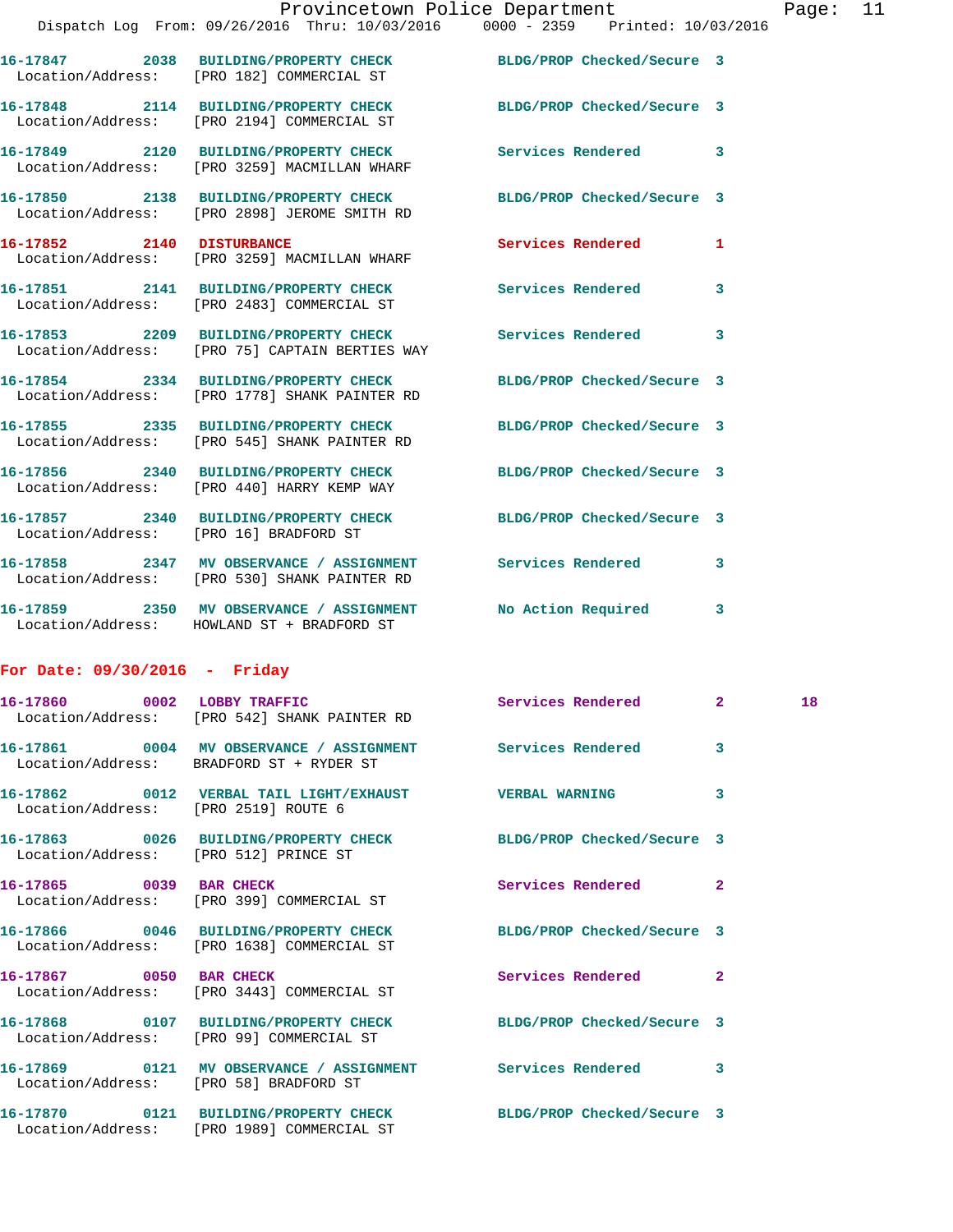|                                        | 16-17871 0130 BUILDING/PROPERTY CHECK BLDG/PROP Checked/Secure 3<br>Location/Address: [PRO 488] MAYFLOWER ST   |                            |                |   |
|----------------------------------------|----------------------------------------------------------------------------------------------------------------|----------------------------|----------------|---|
|                                        | 16-17874 0140 MV OBSERVANCE / ASSIGNMENT Services Rendered<br>Location/Address: BRADFORD ST + SHANK PAINTER RD |                            | 3              |   |
| Location/Address: [PRO 2521] ROUTE 6   | 16-17875 0211 MV OBSERVANCE / ASSIGNMENT Services Rendered                                                     |                            | 3              |   |
| Location/Address: [PRO 413] CONWELL ST | 16-17876 0440 BUILDING/PROPERTY CHECK BLDG/PROP Checked/Secure 3                                               |                            |                |   |
|                                        | 16-17877 0446 BUILDING/PROPERTY CHECK BLDG/PROP Checked/Secure 3<br>Location/Address: [PRO 525] COMMERCIAL ST  |                            |                |   |
|                                        | 16-17878 0512 BUILDING/PROPERTY CHECK<br>Location/Address: [PRO 3259] MACMILLAN WHARF                          | Services Rendered          | 3              |   |
|                                        | 16-17879 0521 BUILDING/PROPERTY CHECK<br>Location/Address: [PRO 3151] COMMERCIAL ST                            | BLDG/PROP Checked/Secure 3 |                |   |
|                                        | 16-17880 0521 BUILDING/PROPERTY CHECK BLDG/PROP Checked/Secure 3<br>Location/Address: [PRO 444] HIGH POLE HILL |                            |                |   |
| Location: ROUTE 6 INBOUND              | 16-17881 0528 MV OBSERVANCE / ASSIGNMENT Services Rendered                                                     |                            | 3              |   |
|                                        | 16-17882 0605 AIRCRAFT<br>Location/Address: [PRO 516] RACE POINT RD                                            | Services Rendered          | $\mathbf{2}$   |   |
|                                        | 16-17884 0809 SERVICE CALL/SCHOOL<br>Location/Address: [PRO 569] WINSLOW ST                                    | <b>Services Rendered</b>   | 3              |   |
|                                        | 16-17885 0809 ASSIST AGENCY / MUTUAL AID Services Rendered<br>Location/Address: [PRO 542] SHANK PAINTER RD     |                            | 3              |   |
| 16-17886 0831 HAZARDS                  | Location/Address: [PRO 1592] PEARL ST                                                                          | Taken/Referred to Other    | $\mathbf{2}$   |   |
| Location/Address: HARRY KEMP WAY       | 16-17887 1030 MV OBSERVANCE / ASSIGNMENT Services Rendered                                                     |                            | 3              |   |
|                                        | 16-17888 1039 ANIMAL CALL/QUARANTINE Services Rendered<br>Location/Address: [PRO 2645] SHANK PAINTER RD        |                            | $\mathbf{2}$   |   |
|                                        | 16-17889 1118 BUILDING/PROPERTY CHECK<br>Location/Address: [PRO 3033] COMMERCIAL ST                            | BLDG/PROP Checked/Secure 3 |                |   |
|                                        | 16-17890 1256 BACK PAIN/TRANSPORT<br>Location/Address: [PRO 1333] COMMERCIAL ST                                | Transported to Hospital    | 1              |   |
|                                        | 16-17891 1305 MEDICAL EMERGENCY<br>Location/Address: [PRO 185] COMMERCIAL ST                                   | Transported to Hospital    | 1              |   |
|                                        | 16-17893 1311 PARKING COMPLAINT / GENERAL<br>Location/Address: [PRO 2512] JEROME SMITH RD                      | <b>Services Rendered</b>   | 3              | 1 |
|                                        | 16-17895 1348 ANIMAL CALL/QUARANTINE<br>Location/Address: [PRO 3628] COMMERCIAL ST                             | <b>Services Rendered</b>   | $\mathbf{2}$   |   |
|                                        | 16-17896 1412 ANIMAL CALL/QUARANTINE<br>Location/Address: [PRO 768] BRADFORD ST                                | Services Rendered          | $\overline{a}$ |   |
|                                        | 16-17897 1421 ANIMAL CALL/QUARANTINE<br>Location/Address: [PRO 3628] COMMERCIAL ST                             | Services Rendered          | $\overline{a}$ |   |
|                                        | 16-17898 1428 BUILDING/PROPERTY CHECK<br>Location/Address: [PRO 2483] COMMERCIAL ST                            | BLDG/PROP Checked/Secure 3 |                |   |
| 16-17899 1430 DVT/TRANSPORT            |                                                                                                                | Transported to Hospital 1  |                |   |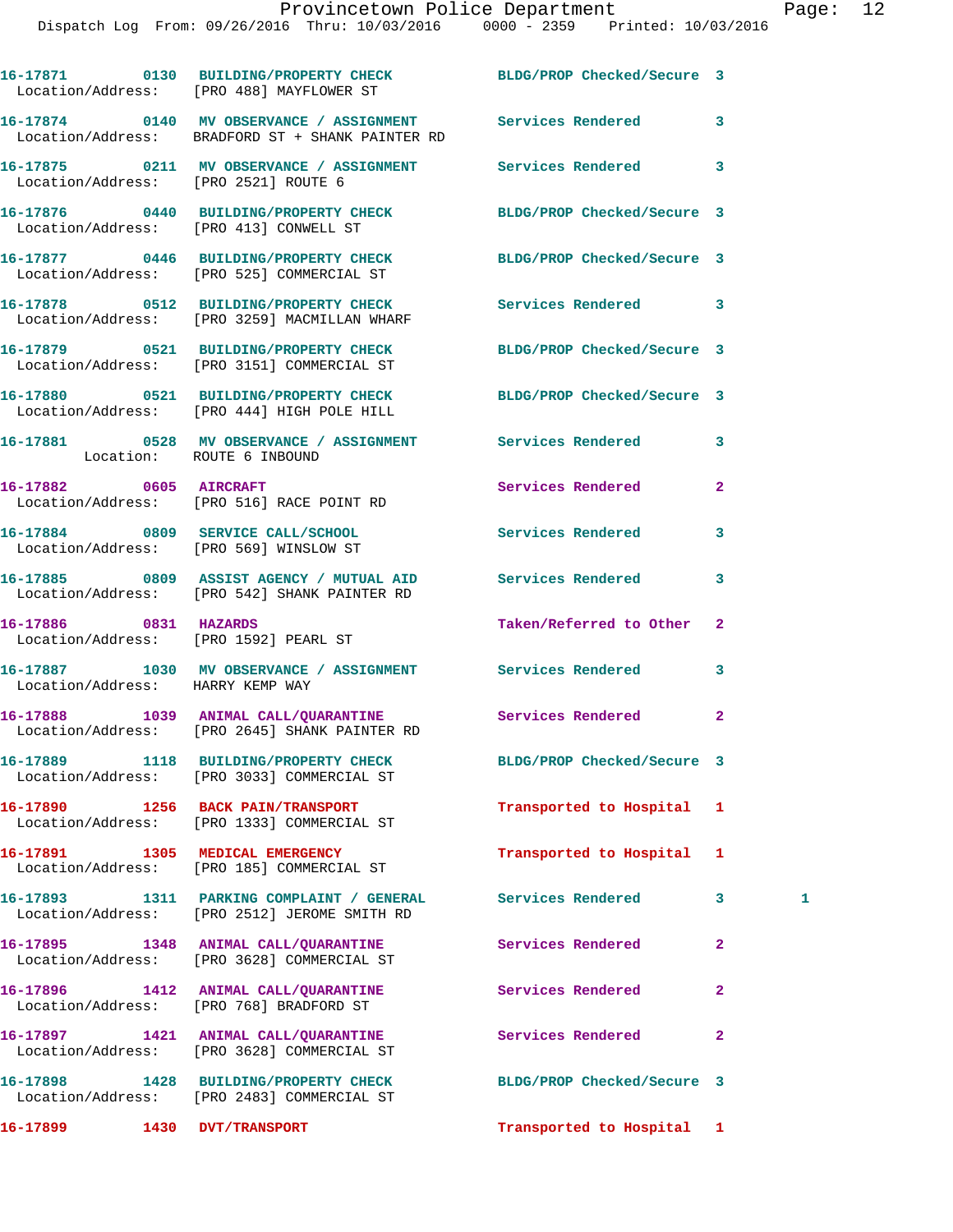|                                       | Provincetown Police Department<br>Dispatch Log From: 09/26/2016 Thru: 10/03/2016 0000 - 2359 Printed: 10/03/2016 |                            |                | Page: 13 |  |
|---------------------------------------|------------------------------------------------------------------------------------------------------------------|----------------------------|----------------|----------|--|
| Location/Address: [PRO 3222] ALDEN ST |                                                                                                                  |                            |                |          |  |
| Location/Address: RACE POINT RD       | 16-17901 1530 MV OBSERVANCE / ASSIGNMENT Services Rendered 3                                                     |                            |                |          |  |
|                                       | 16-17902 1750 LOST IPHONE<br>Location/Address: [PRO 542] SHANK PAINTER RD                                        | Services Rendered 3        |                |          |  |
| Location/Address: [PRO 2513] ROUTE 6  | 16-17903 1802 MV OBSERVANCE / ASSIGNMENT Services Rendered 3                                                     |                            |                |          |  |
|                                       | 16-17904 1852 FOLLOW UP<br>Location/Address: [PRO 743] BRADFORD ST                                               | FOLLOW UP                  | $\mathbf{2}$   |          |  |
|                                       | 16-17905 1857 BUILDING/PROPERTY CHECK Services Rendered 3<br>Location/Address: [PRO 2483] COMMERCIAL ST          |                            |                |          |  |
| Location/Address: [PRO 2513] ROUTE 6  | 16-17906 1954 VERBAL STOP SIGN/SPEED Vehicle Towed 3                                                             |                            |                |          |  |
|                                       | 16-17907 2021 BUILDING/PROPERTY CHECK BLDG/PROP Checked/Secure 3<br>Location/Address: [PRO 447] JEROME SMITH RD  |                            |                |          |  |
| Location/Address: [PRO 2] ALDEN ST    | 16-17909 2026 NOISE COMPLAINT/DOG Services Rendered 3                                                            |                            |                | 1        |  |
|                                       | 16-17908 2027 BUILDING/PROPERTY CHECK Services Rendered 3<br>Location/Address: [PRO 2898] JEROME SMITH RD        |                            |                |          |  |
|                                       | 16-17910 2040 FOLLOW UP<br>Location/Address: [PRO 743] BRADFORD ST                                               | FOLLOW UP NOTES            | $\mathbf{2}$   |          |  |
| Location/Address: [PRO 2521] ROUTE 6  | 16-17911 2046 MV OBSERVANCE / ASSIGNMENT Services Rendered                                                       |                            | 3              |          |  |
|                                       | 16-17912 2100 FOLLOW UP<br>Location/Address: [PRO 179] STABLE PATH                                               | FOLLOW UP                  | $\overline{2}$ |          |  |
| 16-17913 2106 DISORDERLY              | Location/Address: [PRO 3443] COMMERCIAL ST                                                                       | <b>Services Rendered</b>   | $\overline{2}$ |          |  |
| Location/Address:                     | 16-17914 2124 PARKED MV COMPLAINT Services Rendered 2<br>CENTER ST + BRADFORD ST                                 |                            |                |          |  |
| 16-17915 2145 NOISE COMPLAINT         | Location/Address: [PRO 1304] BROWNE ST                                                                           | Services Rendered 3        |                |          |  |
|                                       | 16-17916 2201 BUILDING/PROPERTY CHECK<br>Location/Address: [PRO 516] RACE POINT RD                               | BLDG/PROP Checked/Secure 3 |                |          |  |
| Location/Address: [PRO 3287] ROUTE 6  | 16-17917 2208 BUILDING/PROPERTY CHECK BLDG/PROP Checked/Secure 3                                                 |                            |                |          |  |
|                                       | 16-17918 2315 BUILDING/PROPERTY CHECK<br>Location/Address: [PRO 530] SHANK PAINTER RD                            | BLDG/PROP Checked/Secure 3 |                |          |  |
|                                       | 16-17919 2341 BUILDING/PROPERTY CHECK<br>Location/Address: [PRO 2483] COMMERCIAL ST                              | BLDG/PROP Checked/Secure 3 |                |          |  |
|                                       | 16-17920 2351 BUILDING/PROPERTY CHECK Services Rendered 3<br>Location/Address: [PRO 3430] COMMERCIAL ST          |                            |                |          |  |
| For Date: $10/01/2016$ - Saturday     |                                                                                                                  |                            |                |          |  |
|                                       | 16-17921 0004 INFO SERVICES - LOBBY<br>Location/Address: [PRO 542] SHANK PAINTER RD                              | Services Rendered 2        |                | 13       |  |
|                                       |                                                                                                                  |                            |                |          |  |

**16-17922 0016 MV OBSERVANCE / ASSIGNMENT Services Rendered 3** 

Location/Address: [PRO 2479] ROUTE 6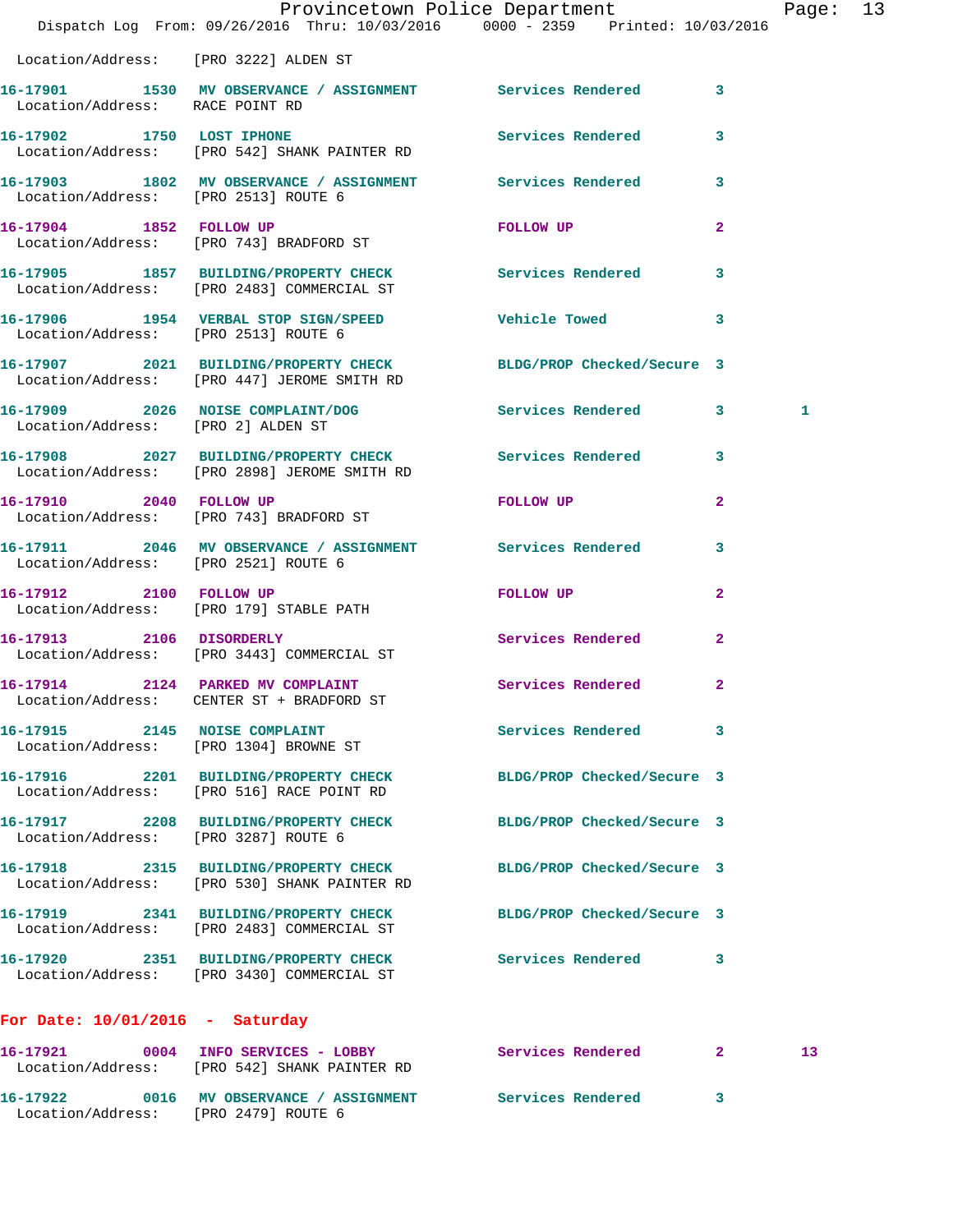## Provincetown Police Department<br>16 Thru: 10/03/2016 0000 - 2359 Printed: 10/03/2016

|                                                                          | Dispatch Log From: 09/26/2016 Thru: 10/03/2016 0000 - 2359 Printed: 10/03/2016                                   |                            |                |
|--------------------------------------------------------------------------|------------------------------------------------------------------------------------------------------------------|----------------------------|----------------|
| 16-17923 0032 VERBAL SPEED<br>Location/Address: [PRO 2479] ROUTE 6       |                                                                                                                  | <b>VERBAL WARNING</b>      | 3              |
| 16-17924 0047 MESSAGE DELIVERY<br>Location/Address: [PRO 918] FORTUNA RD |                                                                                                                  | <b>Services Rendered</b>   | 3              |
|                                                                          | 16-17925 0049 MV OBSERVANCE / ASSIGNMENT Services Rendered<br>Location/Address: BRADFORD ST + HIGH POLE HILL     |                            | 3              |
|                                                                          | 16-17926 0059 MV OBSERVANCE / ASSIGNMENT<br>Location/Address: BRADFORD ST + HOWLAND ST                           | <b>Services Rendered</b>   | 3              |
|                                                                          | 16-17927 0119 BUILDING/PROPERTY CHECK<br>Location/Address: [PRO 1638] COMMERCIAL ST                              | BLDG/PROP Checked/Secure 3 |                |
|                                                                          | 16-17928 0125 BUILDING/PROPERTY CHECK<br>Location/Address: [PRO 1989] COMMERCIAL ST                              | <b>Services Rendered</b>   | 3              |
|                                                                          | 16-17929 0146 BUILDING/PROPERTY CHECK<br>Location/Address: [PRO 2977] COMMERCIAL ST                              | BLDG/PROP Checked/Secure 3 |                |
| Location/Address: ROUTE 6 + SNAIL RD                                     | 16-17930 0204 MV OBSERVANCE / ASSIGNMENT Services Rendered                                                       |                            | 3              |
|                                                                          | 16-17931 0205 BUILDING/PROPERTY CHECK BLDG/PROP Checked/Secure 3<br>Location/Address: [PRO 545] SHANK PAINTER RD |                            |                |
|                                                                          | 16-17932 0207 MV OBSERVANCE / ASSIGNMENT<br>Location/Address: [PRO 3430] COMMERCIAL ST                           | Services Rendered          | 3              |
|                                                                          | 16-17933 0247 BUILDING/PROPERTY CHECK<br>Location/Address: [PRO 1778] SHANK PAINTER RD                           | BLDG/PROP Checked/Secure 3 |                |
| Location/Address: [PRO 3440] ROUTE 6                                     | 16-17934 0247 MV OBSERVANCE / ASSIGNMENT Services Rendered                                                       |                            | 3              |
|                                                                          | 16-17935 0347 BUILDING/PROPERTY CHECK<br>Location/Address: [PRO 433] RYDER ST EXT                                | <b>Services Rendered</b>   | 3              |
|                                                                          | 16-17936 0350 BUILDING/PROPERTY CHECK<br>Location/Address: [PRO 3259] MACMILLAN WHARF                            | <b>Services Rendered</b>   | 3              |
| 16-17937 0423 ALARM - GENERAL                                            | Location/Address: [PRO 542] SHANK PAINTER RD                                                                     | Services Rendered          | 1              |
| Location/Address: ROUTE 6 + HOWLAND ST                                   | 16-17938 0509 MV OBSERVANCE / ASSIGNMENT Services Rendered                                                       |                            | 3              |
|                                                                          | 16-17939 0512 MV OBSERVANCE / ASSIGNMENT Services Rendered<br>Location/Address: [PRO 2650] RACE POINT RD         |                            | 3              |
|                                                                          | 16-17940 0520 BUILDING/PROPERTY CHECK<br>Location/Address: [PRO 519] RACE POINT RD                               | BLDG/PROP Checked/Secure 3 |                |
| 16-17941 0605 AIRCRAFT                                                   | Location/Address: [PRO 516] RACE POINT RD                                                                        | Services Rendered          | $\overline{a}$ |
|                                                                          | 16-17943 0620 BUILDING/PROPERTY CHECK<br>Location/Address: [PRO 3033] COMMERCIAL ST                              | Services Rendered          | 3              |
|                                                                          | 16-17942 0624 BUILDING/PROPERTY CHECK<br>Location/Address: [PRO 447] JEROME SMITH RD                             | BLDG/PROP Checked/Secure 3 |                |
| 16-17944 0823 AIRCRAFT                                                   | Location/Address: [PRO 516] RACE POINT RD                                                                        | Services Rendered          | $\mathbf{2}$   |
|                                                                          | 16-17945 0944 MEDICAL EMERGENCY/LIFT ASSIST Services Rendered<br>Location/Address: [PRO 395] COMMERCIAL ST       |                            | 1              |
| 16-17947 1033 ASSIST CITIZEN                                             |                                                                                                                  | <b>Services Rendered</b>   | 3              |

Location/Address: [PRO 1158] WINSLOW ST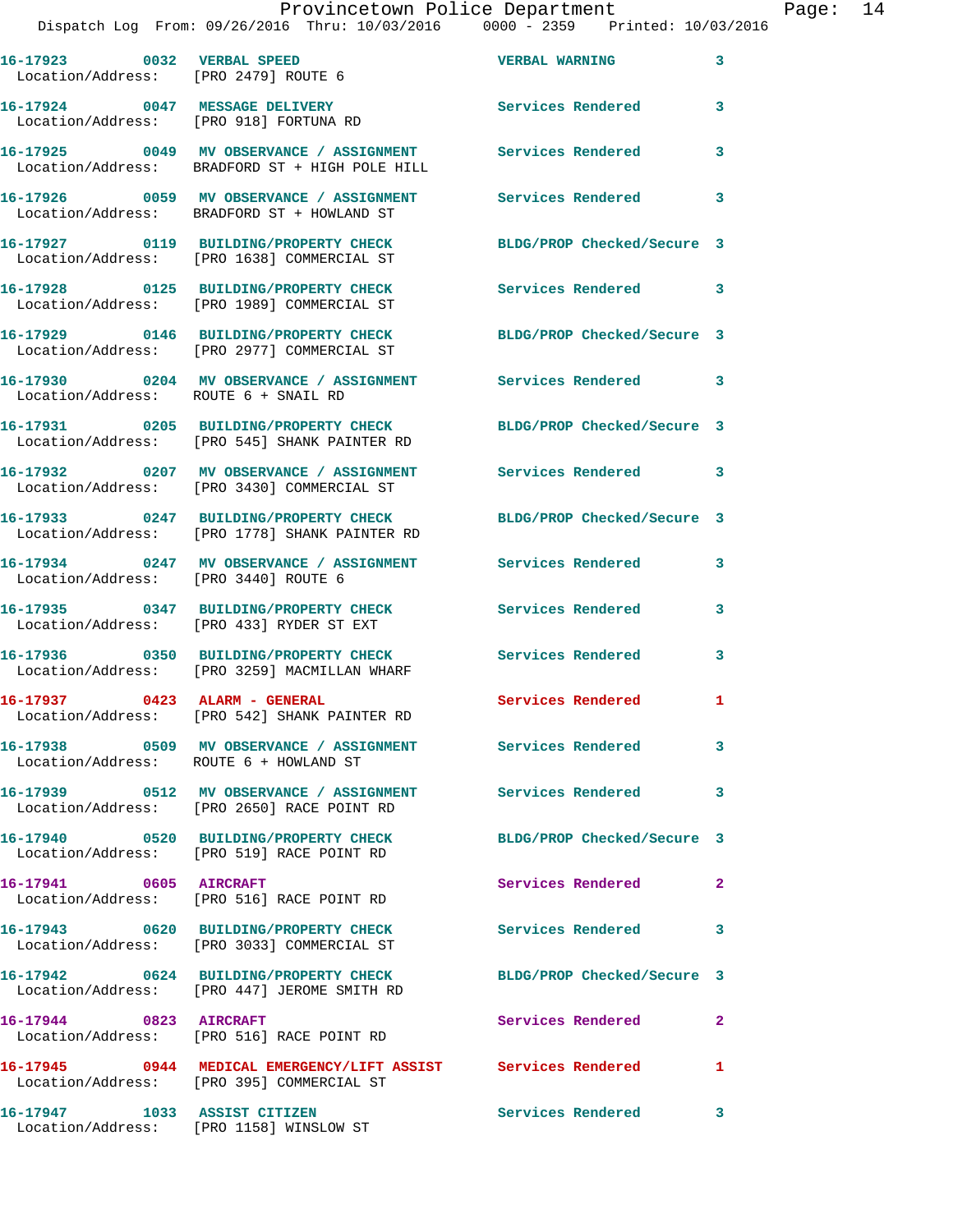|                              | 16-17946 1035 BUILDING/PROPERTY CHECK Services Rendered<br>Location/Address: [PRO 3430] COMMERCIAL ST          |                            | 3              |
|------------------------------|----------------------------------------------------------------------------------------------------------------|----------------------------|----------------|
|                              | 16-17948 1046 BUILDING/PROPERTY CHECK Services Rendered<br>Location/Address: [PRO 2898] JEROME SMITH RD        |                            | 3              |
| 16-17949 1104 HAZARDS        | Location/Address: ROUTE 6 + CONWELL ST                                                                         | Removed Hazard             | $\mathbf{2}$   |
|                              | 16-17950 1219 MV HIT & RUN<br>Location/Address: [PRO 2639] COURT ST                                            | SPOKEN TO                  | $\overline{2}$ |
|                              | 16-17951 1241 BUILDING/PROPERTY CHECK BLDG/PROP Checked/Secure 3<br>Location/Address: [PRO 3033] COMMERCIAL ST |                            |                |
|                              | 16-17952 1242 LOST BLUE WALLET<br>Location: [PRO 3431] LOPES SQUARE                                            | SPOKEN TO                  | 3              |
|                              | 16-17953 1252 BUILDING/PROPERTY CHECK BLDG/PROP Checked/Secure 3<br>Location/Address: [PRO 3287] ROUTE 6       |                            |                |
|                              | 16-17954 1256 MEDICAL EMERGENCY/DOT<br>Location/Address: [PRO 440] HARRY KEMP WAY                              | Transported to Hospital 1  |                |
| 16-17955 1308 LOUD DOGS      | Location/Address: [PRO 2] ALDEN ST                                                                             | Investigated               | $\overline{a}$ |
|                              | 16-17956 1400 MV COMPLAINT<br>Location/Address: [PRO 526] RYDER ST EXT                                         | Services Rendered          | $\overline{a}$ |
|                              | 16-17957 1459 VANDALISM/PLANTS<br>Location/Address: [PRO 442] HARRY KEMP WAY                                   | Services Rendered          | 3              |
|                              | 16-17959 1549 SERVICE CALL<br>Location/Address: [PRO 526] RYDER ST EXT                                         | Services Rendered          | 3<br>1         |
|                              | 16-17960 1614 MV OBSERVANCE / ASSIGNMENT Services Rendered<br>Location/Address: [PRO 3430] COMMERCIAL ST       |                            | 3              |
|                              | 16-17963 1626 PARK, WALK & TALK<br>Location/Address: [PRO 105] COMMERCIAL ST                                   | Services Rendered          | $\overline{2}$ |
|                              | 16-17961 1628 LOST RED WALLET<br>Location/Address: [PRO 542] SHANK PAINTER RD                                  | Services Rendered          | 3              |
|                              | 16-17964 1637 BUILDING/PROPERTY CHECK<br>Location/Address: [PRO 182] COMMERCIAL ST                             | BLDG/PROP Checked/Secure 3 |                |
| 16-17965 1813 KEEP THE PEACE | Location/Address: [PRO 2162] COMMERCIAL ST                                                                     | Services Rendered          | $\mathbf{2}$   |
|                              | 16-17966 1826 BOLO/WELL-BEING<br>Location/Address: [PRO 542] SHANK PAINTER RD                                  | <b>Services Rendered</b>   | 3              |
| 16-17967 1841 FOLLOW UP      | Location/Address: [PRO 179] STABLE PATH                                                                        | FOLLOW UP                  | $\mathbf{2}$   |
|                              | 16-17968 1952 NOISE COMPLAINT<br>Location/Address: [PRO 1156] WINSLOW ST                                       | Services Rendered          | 3              |
|                              | 16-17969 2007 BUILDING/PROPERTY CHECK<br>Location/Address: [PRO 2206] COMMERCIAL ST                            | BLDG/PROP Checked/Secure 3 |                |
|                              | 16-17970 2022 HYPOTHERMIC/RESCUE<br>Location/Address: [PRO 3259] MACMILLAN WHARF                               | <b>PATIENT REFUSAL</b>     | 1              |
| 16-17971 2107 TRESPASS       | Location/Address: [PRO 3443] COMMERCIAL ST                                                                     | Services Rendered          | $\mathbf{2}$   |
|                              | 16-17972 2125 DEFIB ACTIVATION/RESCUE                                                                          | Transported to Hospital 1  |                |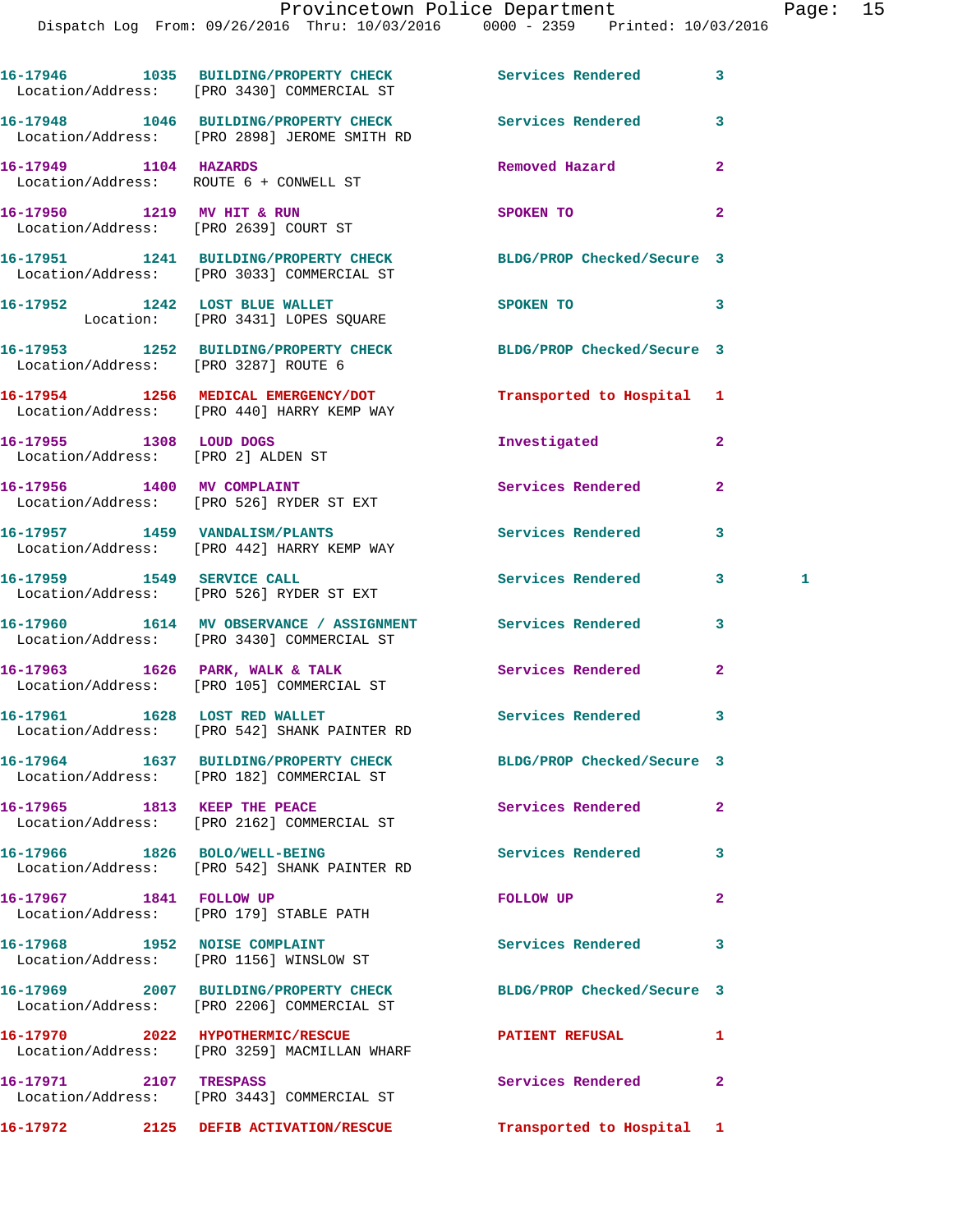|                                                                    | Dispatch Log From: 09/26/2016 Thru: 10/03/2016 0000 - 2359 Printed: 10/03/2016                                     | Provincetown Police Department          |              | Page: 16 |  |
|--------------------------------------------------------------------|--------------------------------------------------------------------------------------------------------------------|-----------------------------------------|--------------|----------|--|
|                                                                    | Location/Address: [PRO 816] COMMERCIAL ST                                                                          |                                         |              |          |  |
|                                                                    | 16-17974 2140 BUILDING/PROPERTY CHECK BLDG/PROP Checked/Secure 3<br>Location/Address: [PRO 2483] COMMERCIAL ST     |                                         |              |          |  |
|                                                                    | 16-17973 2146 MV HATCH OPEN<br>Location/Address: [PRO 120] COMMERCIAL ST                                           | Services Rendered 2                     |              |          |  |
| Location/Address: [PRO 3287] ROUTE 6                               | 16-17975 2205 BUILDING/PROPERTY CHECK BLDG/PROP Checked/Secure 3                                                   |                                         |              |          |  |
|                                                                    | 16-17976 2237 FOLLOW UP<br>Location/Address: [PRO 179] STABLE PATH                                                 | Services Rendered 2                     |              |          |  |
|                                                                    | 16-17978 2249 ASSIST CITIZEN<br>Location/Address: [PRO 2977] COMMERCIAL ST                                         | Services Rendered 3                     |              |          |  |
|                                                                    | 16-17979 2252 DISTURBANCE<br>Location/Address: [PRO 484] MASONIC PL                                                | <b>GONE ON ARRIVAL</b>                  | $\mathbf{1}$ |          |  |
| For Date: $10/02/2016$ - Sunday                                    |                                                                                                                    |                                         |              |          |  |
|                                                                    | 16-17981 0000 LOBBY TRAFFIC<br>Location/Address: [PRO 542] SHANK PAINTER RD                                        | Services Rendered 2                     |              | 14       |  |
| Location/Address: [PRO 3440] ROUTE 6                               | 16-17983 0034 MV OBSERVANCE / ASSIGNMENT Services Rendered 3                                                       |                                         |              |          |  |
|                                                                    | 16-17982 0035 MV OBSERVANCE / ASSIGNMENT Services Rendered 3<br>Location/Address: BRADFORD ST + HIGH POLE HILL     |                                         |              |          |  |
|                                                                    | 16-17985 0116 MV OBSERVANCE / ASSIGNMENT Services Rendered 3<br>Location/Address: BRADFORD ST + HOWLAND ST         |                                         |              |          |  |
|                                                                    | 16-17984 0120 BUILDING/PROPERTY CHECK BLDG/PROP Checked/Secure 3<br>Location/Address: [PRO 75] CAPTAIN BERTIES WAY |                                         |              |          |  |
| 16-17986 0137 MV STOP                                              | Location/Address: [PRO 442] HARRY KEMP WAY                                                                         | <b>VERBAL WARNING</b>                   | 3            |          |  |
|                                                                    | 16-17988 0203 BUILDING/PROPERTY CHECK Services Rendered 3<br>Location/Address: [PRO 1989] COMMERCIAL ST            |                                         |              |          |  |
| Location/Address: ROUTE 6 + SNAIL RD                               | 16-17987 0205 MV OBSERVANCE / ASSIGNMENT Services Rendered 3                                                       |                                         |              |          |  |
|                                                                    | 16-17989 0212 NOISE COMPLAINT<br>Location/Address: [PRO 2977] COMMERCIAL ST                                        | SPOKEN TO<br>$\overline{\phantom{a}}$ 3 |              |          |  |
|                                                                    | 16-17990 0249 MV OBSERVANCE / ASSIGNMENT Services Rendered 3<br>Location/Address: [PRO 3430] COMMERCIAL ST         |                                         |              |          |  |
|                                                                    | 16-17991 0258 BUILDING/PROPERTY CHECK BLDG/PROP Checked/Secure 3<br>Location/Address: [PRO 3928] COMMERCIAL ST     |                                         |              |          |  |
| Location/Address: [PRO 3287] ROUTE 6<br>Refer To Arrest: 16-293-AR | 16-17992 0311 SUSPICIOUS ACTIVITY                                                                                  | Arrest(s) Made 2                        |              |          |  |
| Refer To Accident: 16-74-AC                                        | 16-17993 0735 MV ACCIDENT/PAST OCCURED Services Rendered 3<br>Location/Address: [PRO 542] SHANK PAINTER RD         |                                         |              |          |  |
|                                                                    | 16-17994 0819 MISSING ZODIAC<br>Location/Address: [PRO 3259] MACMILLAN WHARF                                       | Services Rendered 3                     |              |          |  |
|                                                                    | 16-17995 0843 BUILDING/PROPERTY CHECK BLDG/PROP Checked/Secure 3<br>Location/Address: [PRO 519] RACE POINT RD      |                                         |              |          |  |
|                                                                    | 16-17996 1001 MV HIT & RUN/PAST OCCURED Services Rendered 3                                                        |                                         |              |          |  |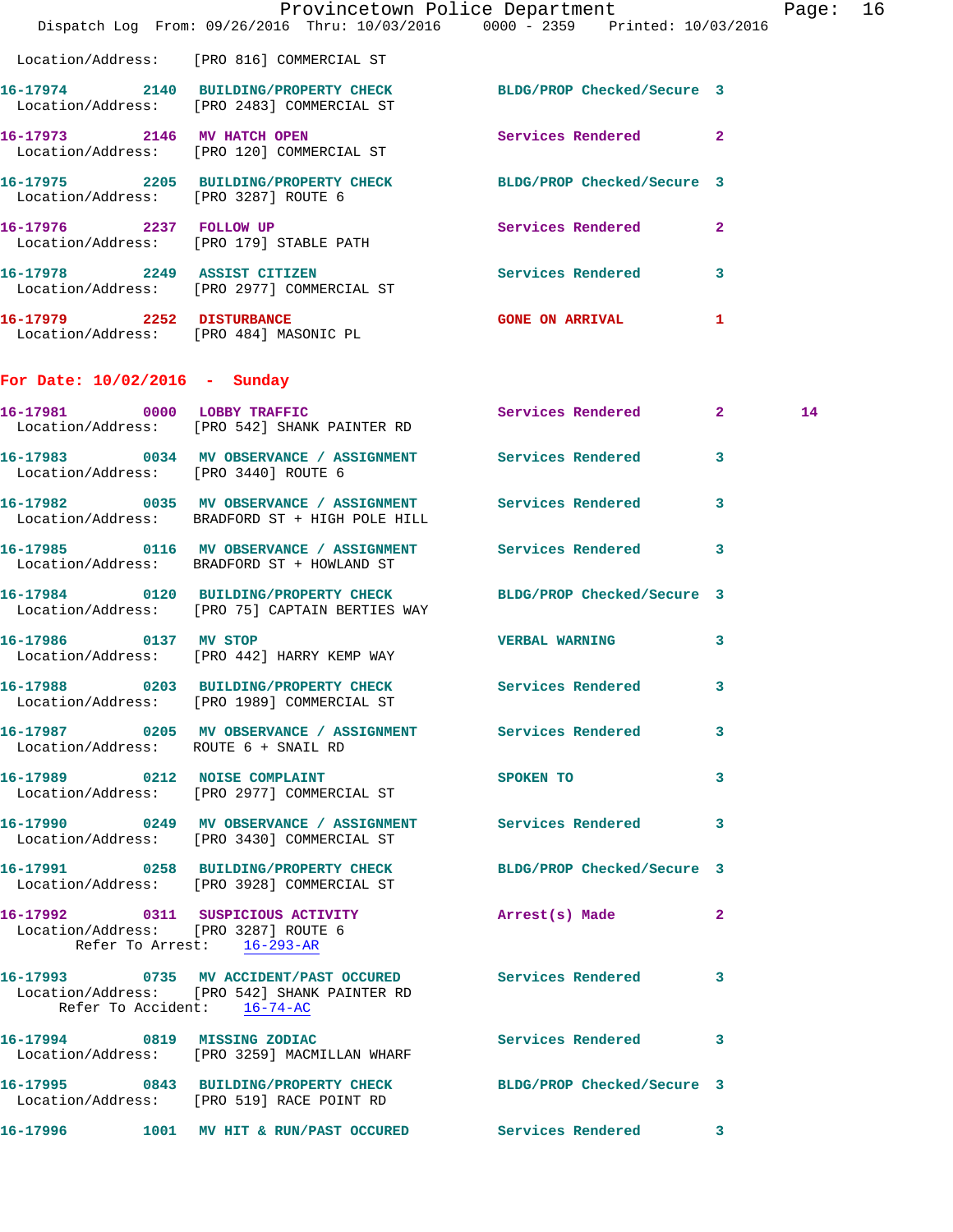**16-17998 1145 FOLLOW UP Services Rendered 2** 

Location/Address: [PRO 639] CENTER ST

**16-18000 1412 BUILDING/PROPERTY CHECK BLDG/PROP Checked/Secure 3**  Location/Address: [PRO 519] RACE POINT RD **16-18001 1450 LOST CANON CAMERA Services Rendered 3**  Location/Address: [PRO 3440] ROUTE 6 **16-18002 1515 MEDICAL EMERGENCY Transported to Hospital 1**  Location/Address: [PRO 1440] WASHINGTON AVE **16-18003 1520 PARK, WALK & TALK Services Rendered 2**  Location/Address: [PRO 208] COMMERCIAL ST **16-18004 1545 MV OBSERVANCE / ASSIGNMENT BLDG/PROP Checked/Secure 3**  Location/Address: HARRY KEMP WAY **16-18005 1559 SHOPLIFTING Could Not Locate 3**  Location/Address: [PRO 3446] COMMERCIAL ST **16-18006 1634 LOOSE DOGS Could Not Locate 2**  Location/Address: ROUTE 6 + SHANK PAINTER RD **16-18007 1640 MV OBSERVANCE / ASSIGNMENT Services Rendered 3**  Location/Address: [PRO 59] BRADFORD ST **16-18008 1659 MV STOP VERBAL WARNING 3**  Location/Address: [PRO 2604] BRADFORD ST **16-18009 1709 BUILDING/PROPERTY CHECK BLDG/PROP Checked/Secure 3**  Location/Address: [PRO 182] COMMERCIAL ST **16-18011 1815 LOOSE DOG Services Rendered 2**  Location/Address: [PRO 1245] SEASHORE PARK DR **16-18012 1816 MV STOP VERBAL WARNING 3**  Location/Address: BRADFORD ST + WINTHROP ST **16-18013 1829 FOUND GLASSES Services Rendered 3**  Location: [PRO 3431] LOPES SQUARE **16-18014 1904 BAR CHECK Services Rendered 2**  Location/Address: [PRO 3837] COMMERCIAL ST **16-18015 1955 BUILDING/PROPERTY CHECK BLDG/PROP Checked/Secure 3**  Location/Address: [PRO 2206] COMMERCIAL ST **16-18016 2049 BUILDING/PROPERTY CHECK BLDG/PROP Checked/Secure 3**  Location/Address: [PRO 3033] COMMERCIAL ST **16-18017 2216 MEDICAL EMERGENCY Transported to Hospital 1**  Location/Address: [PRO 523] COMMERCIAL ST **16-18018 2226 BUILDING/PROPERTY CHECK BLDG/PROP Checked/Secure 3**  Location/Address: [PRO 3287] ROUTE 6

## **For Date: 10/03/2016 - Monday**

| 16–18019<br>Location/Address: | 0000 | LOBBY TRAFFIC<br>[PRO 542] SHANK PAINTER RD               | Services Rendered          |  |
|-------------------------------|------|-----------------------------------------------------------|----------------------------|--|
| 16-18020<br>Location/Address: | 0000 | <b>BUILDING/PROPERTY CHECK</b><br>FRO 4441 HIGH POLE HILL | BLDG/PROP Checked/Secure 3 |  |